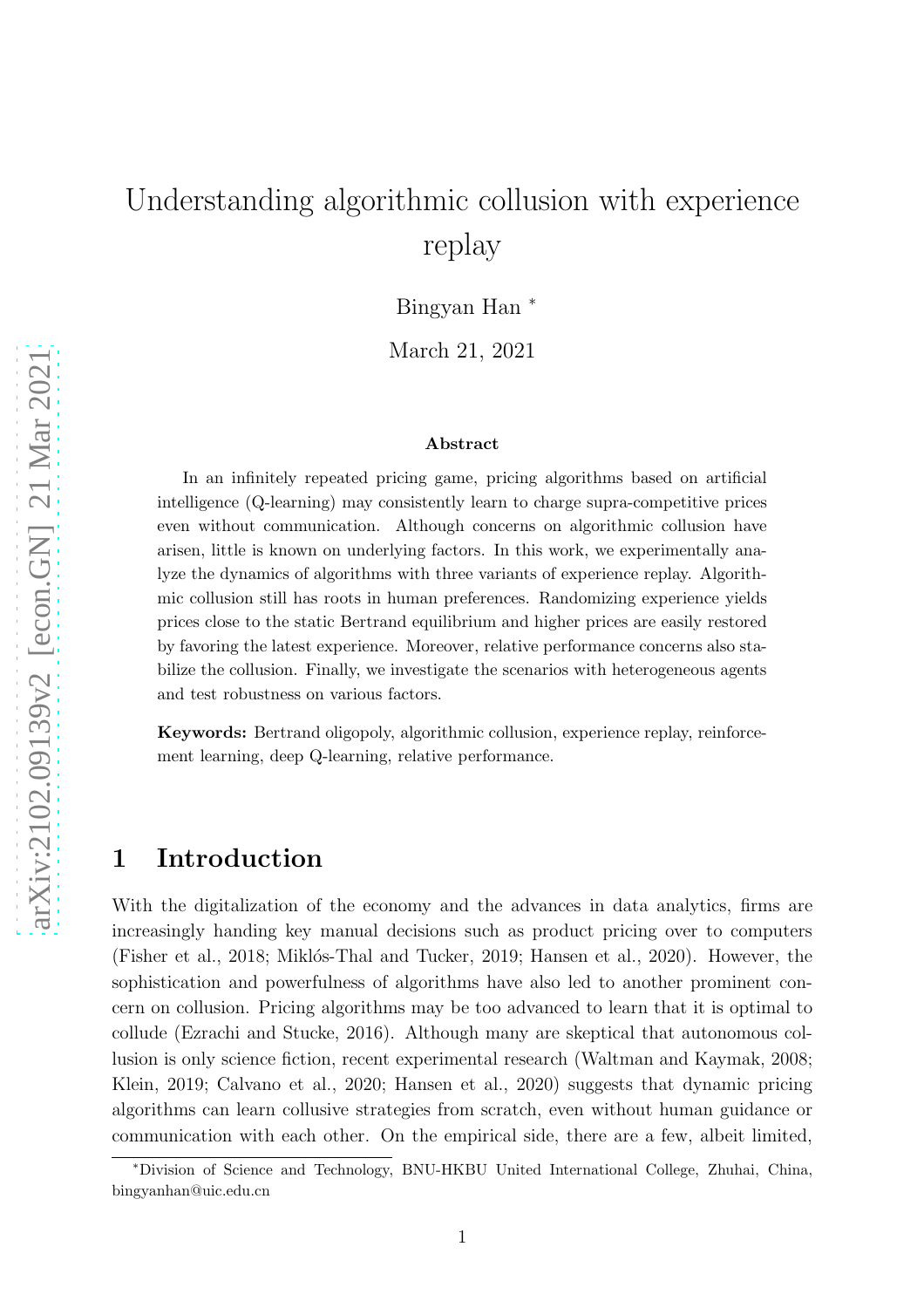cases on possible evidence of collusion based on software. [Assad et](#page-23-3) al. [\(2020\)](#page-23-3) documented that pricing algorithms deployed in German retail gasoline markets are indirectly connected with the increase of stations' price-cost margins. A post seller on Amazon was accused of colluding with other sellers to use algorithms for price matching [\(Kokkoris,](#page-24-3) [2020;](#page-24-3) Miklós-Thal and Tucker, [2019](#page-24-0)).

Algorithms are capable of anticompetitive outcomes in various scenarios [\(Kokkoris,](#page-24-3) [2020;](#page-24-3) [Hansen et al.](#page-24-1), [2020\)](#page-24-1). Firms can establish a collusive agreement first and use algorithms as pure machines to realize it. However, algorithmic collusion in this paper refers to the case where the collusion is accomplished completely by interactions among algorithms without any communications and human interventions [\(Waltman and Kaymak,](#page-25-0) [2008;](#page-25-0) [Klein, 2019;](#page-24-2) [Calvano et al.](#page-23-2), [2020\)](#page-23-2). The current antitrust or competition law has targeted communications between firms to identify human collusion. If algorithms are capable of establishing collusive strategies without communications, then the law lacks tools to stop them [\(Calvano et al.](#page-23-4), [2020](#page-23-4)). Thus, it is crucial, for the consumers, policymakers, and firms themselves, to understand the dynamics of the training progression and factors causing the algorithmic collusion.

We follow [Waltman and Kaymak \(2008](#page-25-0)); [Klein \(2019](#page-24-2)); [Calvano et al. \(2020\)](#page-23-2) to consider the Q-learning [\(Watkins and Dayan](#page-25-1), [1992\)](#page-25-1) based pricing algorithm as a benchmark. Artificial Intelligence (AI) is commonly regarded as a black box and hard to interpret. Although Q-learning algorithms are much simpler than the modern deep learning counterpart [\(Mnih et al.](#page-24-4), [2015\)](#page-24-4), complicated interactions between agents still make the interpretation a nontrivial task. To unveil the factors behind algorithmic collusion, we adopt the following route-map. First, destabilize the collusion. Then, recover the collusion or the supra-competitive prices. The main idea is to incorporate agents' preferences into the algorithms with several variants of experience replay [\(Lin, 1992](#page-24-5)).

In this paper, an experience tuple consists of four elements a firm encountered in a period, including the current state of the economic environment, prices charged, profits achieved, and the next state; see Section [2](#page-4-0) for more details. Data analytics explore the collected experience in numerous ways. Classic Q-learning [\(Waltman and Kaymak, 2008](#page-25-0); [Klein](#page-24-2), [2019;](#page-24-2) [Calvano et al., 2020](#page-23-2)) with an updating rule [\(2.5\)](#page-5-0) exploits each experience tuple sequentially. In other words, the latest experience has a direct impact on the learning exactly once and all past experience tuples are ignored. With the terminology of experience replay, we refer to the method of only replaying the recent data as online experience replay. It is well-known that trajectories of Markov decision processes have strong temporal correlations [\(Mnih et al.](#page-24-4), [2015;](#page-24-4) [Sutton and Barto](#page-25-2), [2018;](#page-25-2) [Fan et al.](#page-23-5), [2020\)](#page-23-5), which can be interpreted as local trends between nearby states; see Figure [1](#page-6-0) for an illustration. The intuition is that firms can coordinate more easily via strong temporal correlations presented in the path: Competitors' pricing policies do not vary too rapidly and the recent experience tuples are not obsolete.

To validate this conjecture, we first investigate a modification that may not be paradigmatic. Under the classic Q-learning framework, instead of learning the current experience, we randomly pick up a past experience tuple for the updating. We observe that the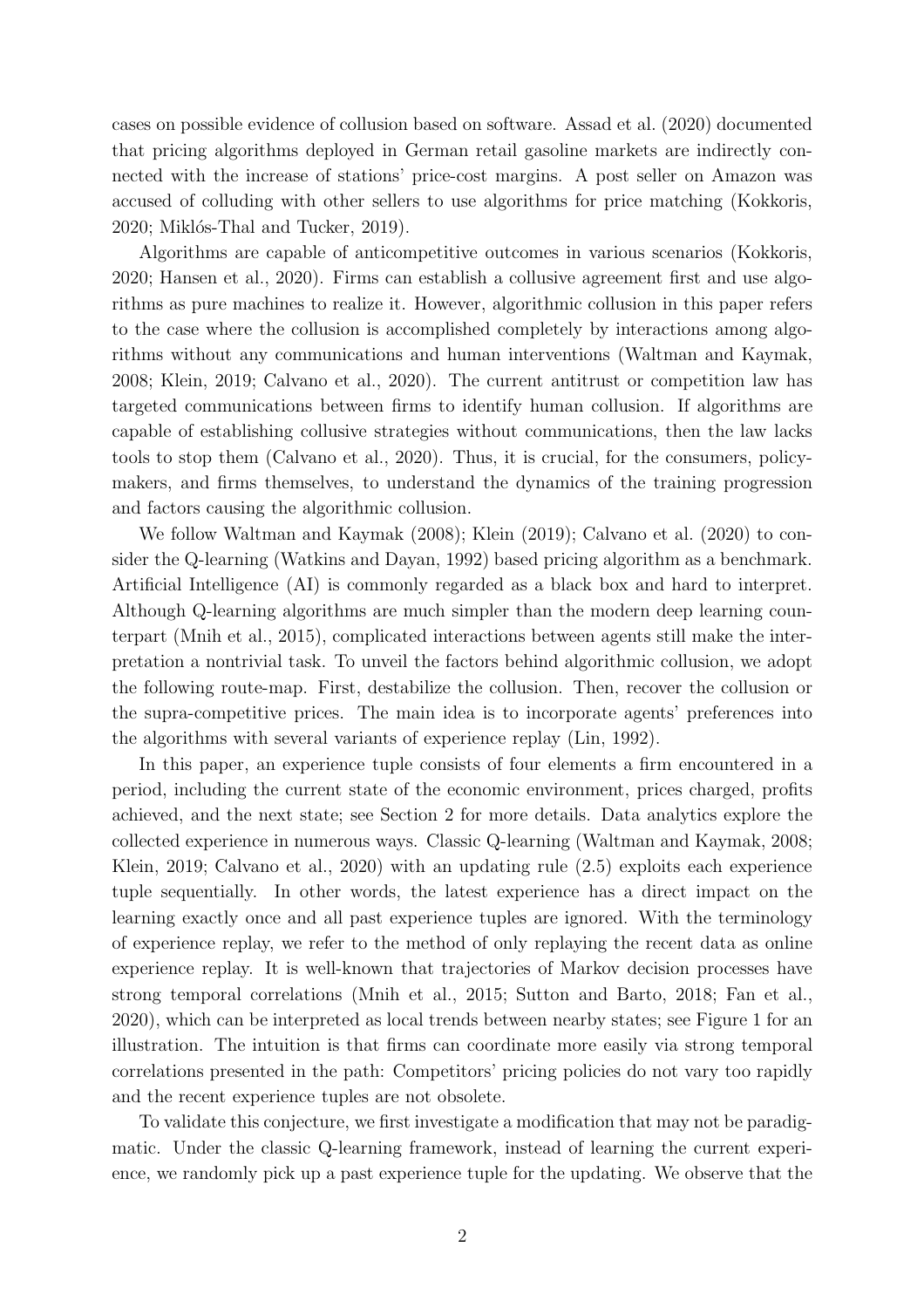modified algorithm obtains lower prices more frequently, although they are still not competitive. Since classic Q-learning algorithms learn slowly, the effect of randomness may not be fully reflected. Therefore, we move to deep Q-learning with the so-called random experience replay [\(Mnih et al.](#page-24-4), [2015\)](#page-24-4). A buffer stores the last experience tuples and the learning is based on randomly sampled ones. Remarkably, long-run prices turn out to be very close to the one-shot Bertrand equilibrium. There is also no reward-punishment scheme learned. An interpretation of this destabilization is uniform sampling consistently destroys each agent's coordination towards tacit collusion by randomizing past experiences.

One may wonder, if online experience replay is used, then deep Q-learning algorithms may become closer to classic Q-learning again. Besides, random choices may not be economically meaningful since firms tend to think the latest prices are more important. As expected, we find deep players with online experience replay learn higher prices than the [Bertrand equilibrium, while still lower than the supra-competitive](#page-23-2) prices in Calvano et al. [\(2020\)](#page-23-2).

Not all experiences are created equal. Online experience replay inspires us to explore other schemes that assign higher weights to certain experiences. Some tuples should receive more attention from agents and be sampled with higher frequencies. Similar ideas have been elaborated in computer science literature, for example, see [Schaul et al.](#page-24-6) [\(2016](#page-24-6)) for temporal errors based priority. In this paper, we propose a novel yet simple scheme with economic motivation. Recently, firms tend to benchmark their performance against that of competitors, which is known as relative performance evaluation (RPE) [\(Casas-Arce and Martinez-Jerez, 2009\)](#page-23-6). [Lazear and Rosen \(1981\)](#page-24-7) showed that rank-based compensation schemes induce the same allocation efficiency as incentive reward schemes based on absolute output levels. [Bizjak et al. \(2016\)](#page-23-7) found that approximately 43% of firms in their database use certain kinds of RPE incentives. Moreover, relatively low profitability also hurts stock returns [\(Hao et al.](#page-24-8), [2011\)](#page-24-8). Thus, a firm could regard the underperformance in profits as a failure and the outperformance as a success. Motivated by these theoretical and empirical findings, we assume firms also take their rankings in te[rms of profits into consideration. Formally, inspired by boosting](#page-24-9) methods (Hastie et al., [2009,](#page-24-9) Chapter 10) which increase weights on samples the previous step has failed, we restrict algorithms to only memorize the periods when they do not exceed in terms of profits and ignore the ones when they outperform. We sample these underperformed tuples uniformly at random and refer to this design as *rank experience replay*. Remarkably, it recovers supra-competitive prices in much shorter runs, while the reward-punishment scheme is not realized under the deep Q-learning setting.

With an illustration of the destabilization and stabilization, it is not surprising that algorithmic collusion still has roots in our human preferences, such as up-to-date experience and RPE. In particular, by breaking the local trends in learning data serially, we eliminate the collusive strategies. This conclusion is supported by the comparison between online and random experience replay, for both classic and deep Q-learning. Second, relative performance concerns facilitate the coordination between competitors. More data do not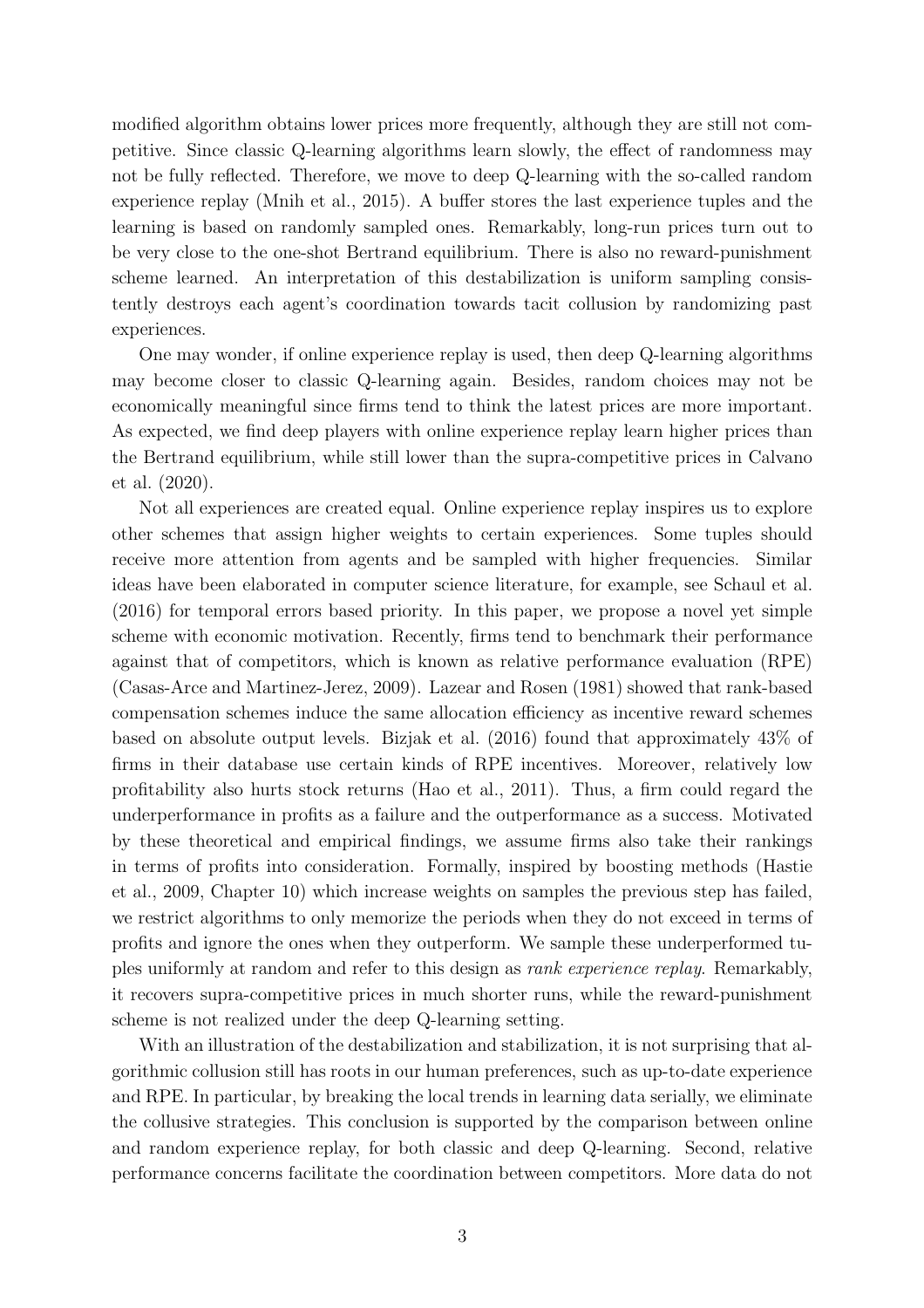automatically mean better outcomes. By filtering the information acquired, agents easily detect supra-competitive prices are more profitable. Rank experience replay significantly accelerates the speed of learning, compared with [Calvano et al. \(2020\)](#page-23-2). Nevertheless, the downside of rank experience replay is it distracts the algorithms from monopoly prices if the economic environment is asymmetric, since it also aims to achieve the closet rewards for each firm; see Section [6.1](#page-19-0) for details. Overall, we may believe that firms are more likely to adopt online and rank experience replay due to more realistic economic motivation. Random experience replay is a bit unnatural and contrived, motivated mainly by a pure algorithmic concern to obtain uncorrelated data. Finally, from another perspective, algorithmic collusion is also vulnerable. By simply modifying a few lines of the code, the outcomes are dramatically different. Therefore, when necessary, authorities should audit and test firms' pricing algorithms to identify the tacit collusion. Unlike human collusion which is difficult to probe since people may lie about their consideration, algorithms can be tested and reviewed thoroughly and openly.

Since the collusion depends on the coordination, we have also considered player heterogeneity in Section [5.](#page-15-0) Achieving supra-competitive prices is harder and unstable in the case considered in Section [5.1.](#page-16-0) But in general, anti-competitive prices are still possible even with heterogeneous players. Moreover, we find rank experience replay also stabilizes the training progression and ensures the presence of higher prices. Importantly, we discover that an agent with deep Q-learning and random experience replay, who learns competitive prices when facing a homogeneous agent, turns out to charge higher prices when facing a classic Q-learning agent. It raises a tricky question on the responsibility of the deep agent on supra-competitive prices. See Section [5.1](#page-16-0) for elaboration.

I[ndeed, there are other ways to prevent or accelerate algorithmic collusion.](#page-24-10) Johnson et al. [\(2020\)](#page-24-10) promoted competition by designing the marketplace properly. Compared with their exogenous control, we prevent algorithmic collusion in an endogenous way. On the other hand, [Mellgren \(2020](#page-24-11)) utilized double deep Q-learning and [Hettich \(2021\)](#page-24-12) considered average reward formulation, both for stabilizing the collusion. Our rank experience replay is much simpler with interpretable economic motivation. Overall, we aim to achieve destabilization and stabilization with minimal modifications. Thus, it reveals the underlying factor(s) for algorithmic collusion.

The rest of the paper is organized as follows. Section [2](#page-4-0) presents the Bertrand oligopoly economic setting together with a concrete review on classic Q-learning and deep Qlearning. Section [3](#page-9-0) destabilizes the algorithmic collusion with random experience replay. Section [4](#page-13-0) recovers the supra-competitive prices with online and rank experience replay. Section [5](#page-15-0) discusses several scenarios with heterogeneous players. Concerns on robustness are addressed from several aspects in Section [6.](#page-19-1) Section [7](#page-22-0) concludes with questions for the future research. The code is publicly available at the GitHub repository<sup>[1](#page-3-0)</sup> for replication of these findings.

<span id="page-3-0"></span><sup>1</sup><https://github.com/hanbingyan/collusion>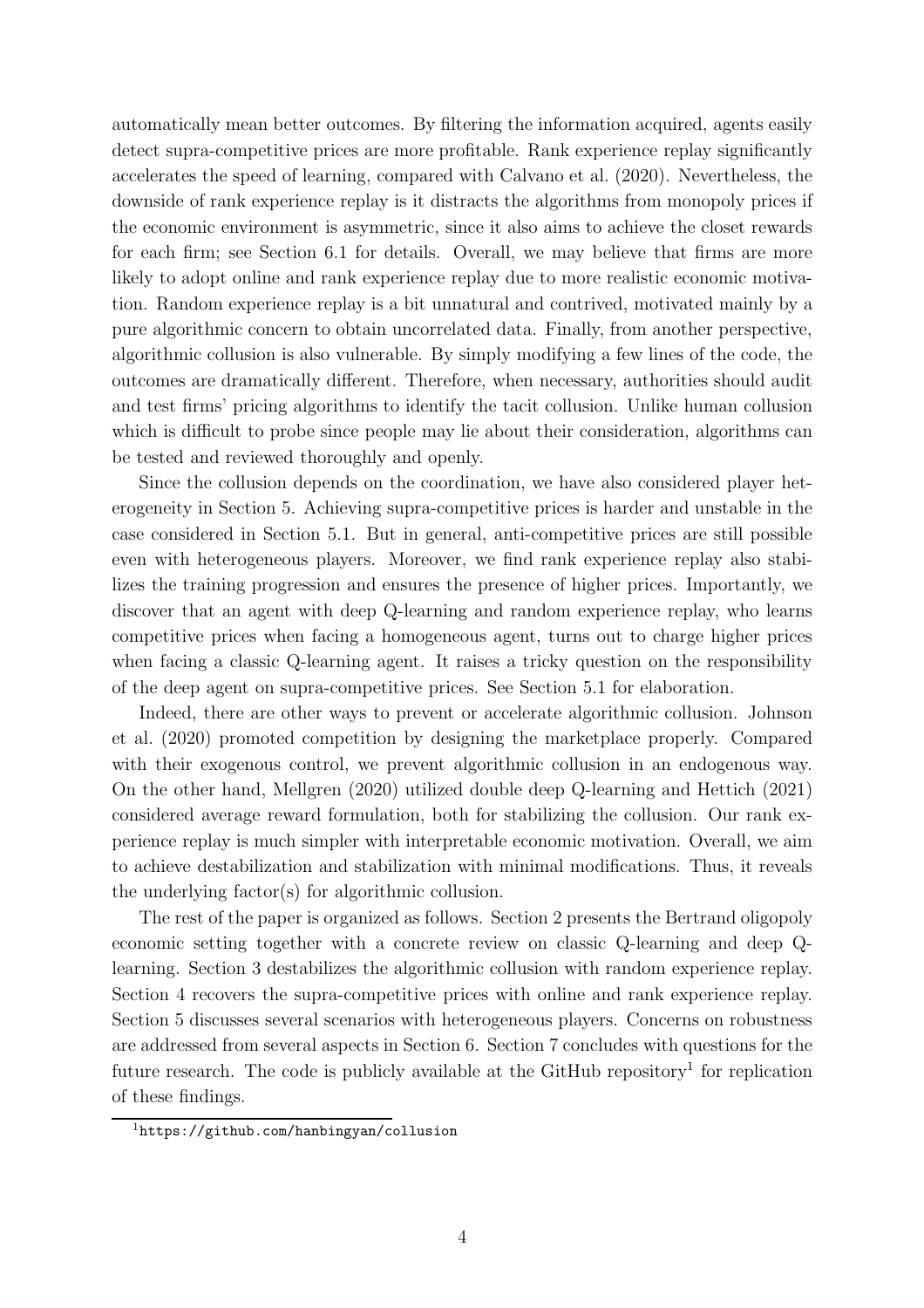### <span id="page-4-0"></span>2 The model

#### 2.1 Economic environment

To provide a fair comparison and validate the destabilization/stabilization results, we adopt the same economic environment in [Calvano et al. \(2020](#page-23-2)). Consider an infinitely repeated pricing game with n differentiated products and an outside good. In a Bertrand oligopoly setting, firms compete with each other by controlling prices for their products. Suppose each firm has exact one product and all firms set prices simultaneously in each period. In period t, the demand  $q_{i,t}$  for the product i follows a logit model given by

<span id="page-4-1"></span>
$$
q_{i,t} = \frac{e^{\frac{b_i - p_{i,t}}{\mu}}}{\sum_{j=1}^n e^{\frac{b_j - p_{j,t}}{\mu}} + e^{\frac{b_0}{\mu}}},
$$
\n(2.1)

where  $p_{i,t}$  is the price and  $b_i$  represents the product quality index. Constant  $\mu$  measures horizontal differentiation between products. Product 0 is the outside good. We refer interested readers to [Calvano et al. \(2020,](#page-23-2) Section II.A.) for further motivation on the logit demand model [\(2.1\)](#page-4-1). Consequently, the reward for firm i in period t is  $r_{i,t} = (p_{i,t} - c_i)q_{i,t}$ , where  $c_i$  is the constant marginal cost. For simplicity, suppose all firms stay active during the whole repeated pricing game.

Consider the game for one period first. If each firm only maximizes its profit separately, the derived price in equilibrium, denoted as a vector  $p<sup>N</sup>$ , is called the Bertrand-Nash equilibrium. On the contrary, if all firms unite and maximize the aggregate profits, they obtain a monopoly price vector  $p^M$  and achieve higher rewards. Theoretically, firms can set prices with continuous values. However, algorithms such as Q-learning typically require a finite action space. We consider the same feasible action space in [Calvano et al. \(2020](#page-23-2)), denoted as  $A$ , with m equally spaced points from interval  $[p^N - \xi(p^M - p^N), p^M + \xi(p^M - p^N)]$  controlled by a parameter  $\xi > 0$ . Suppose all firms use the same action space  $\mathcal{A}$ .

For an infinitely repeated game, each firm  $i$  faces a problem to maximize its own discounted return

$$
\mathbb{E}\Big[\sum_{t=0}^{\infty} \gamma^t r_{i,t}\Big],\tag{2.2}
$$

where  $0 < \gamma < 1$  is the common constant discount factor.

Each firm observes a state  $s_t \in \mathcal{S}$  in every period  $t = 0, 1, 2, \dots$ , containing the current information of the environment. For simplicity, we assume all agents observe the common state, and partial information is not considered. Similar to [Calvano et al.](#page-23-2) [\(2020](#page-23-2)), the state space S is a set of all past prices in the last k periods and therefore finite with  $|\mathcal{S}| = m^{nk}$ . The rationality of this specification is explained in [Calvano et al.](#page-23-2) [\(2020](#page-23-2), Section II.C). Firms then choose actions (i.e., prices) according to their policies  $\pi^{i}$ , conditioning on the observed state. The policy is simply a mapping from the state space  $\mathcal S$  to the action space  $\mathcal A$ . Prices are publicly observable by the firms, while the pricing policy  $\pi^i$  is undisclosed. After prices are selected simultaneously, firms obtain rewards individually and the environment moves on to the next state  $s_{t+1}$ .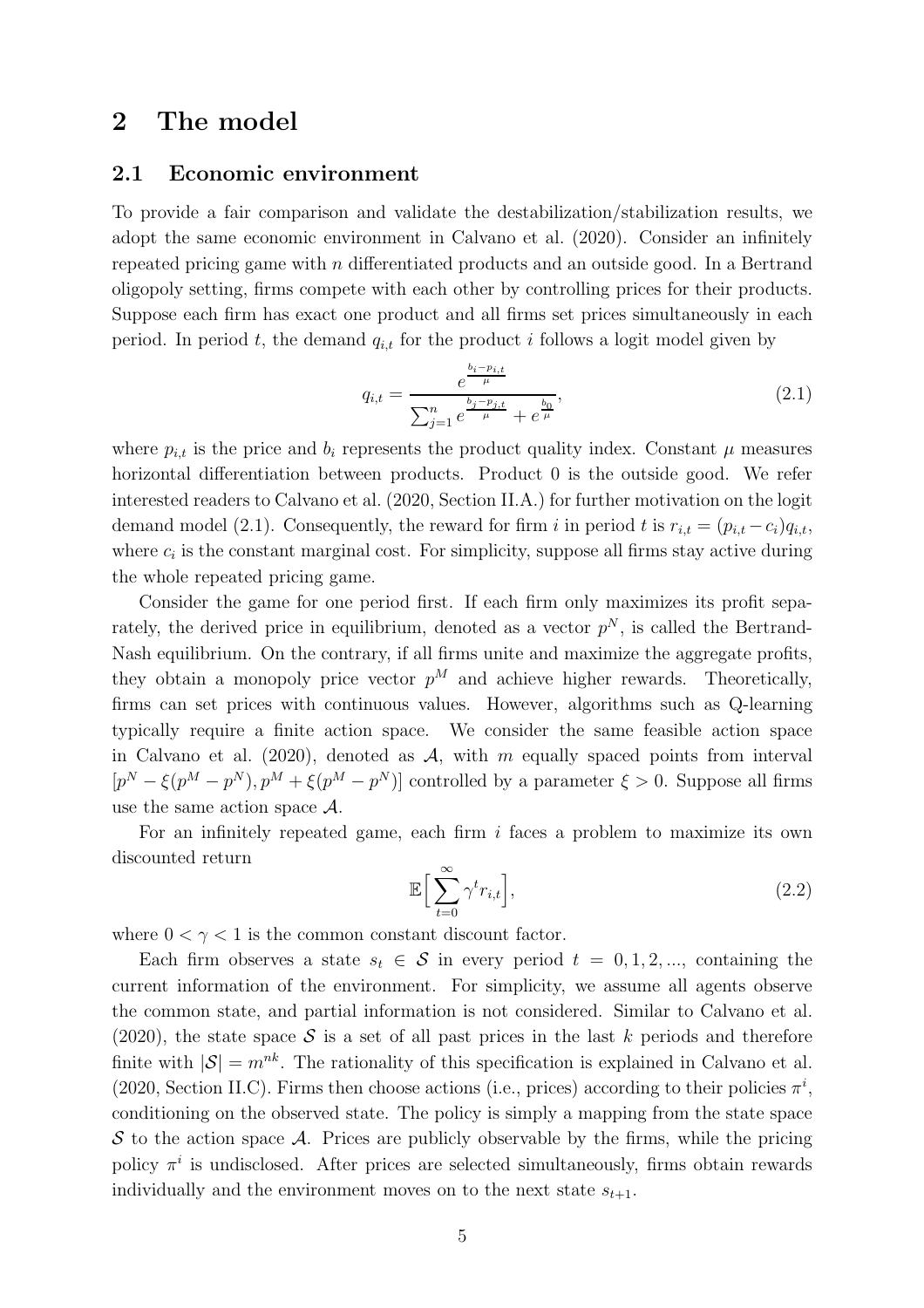We define the optimal action-value function  $Q^{*,i}(s, a^i)$  for firm i as the maximum expected payoff achievable by following any policy  $\pi^i$ , after observing state s and then taking some action  $a^i \in \mathcal{A}$ ,

<span id="page-5-1"></span>
$$
Q^{*,i}(s,a^i) = \max_{\pi^i} \mathbb{E}\Big[\sum_{t=0}^{\infty} \gamma^t r_{i,t} \Big| s, a^i, \pi^i \Big].
$$
 (2.3)

Denote any greedy policy that achieves the maximum in  $(2.3)$  as  $\pi^{*,i}$ . From now on, for notation simplicity, we omit  $i$  if the quantities apply for any firm  $i$  and whenever it is clear. We highlight that any firm can observe competitors' actions and rewards, but not the greedy policies represented by matrices or functions.

Crucially,  $Q^*(s, a)$  satisfies the Bellman equation

<span id="page-5-2"></span>
$$
Q^*(s, a) = \mathbb{E}\Big[r + \gamma \max_{a' \in \mathcal{A}} Q^*(s', a')\Big|s, a\Big],\tag{2.4}
$$

where  $r$  is the reward for one period and  $s'$  is the next state observed after taking action  $a$ under state s. Algorithms distinguish with each other on how to utilize Bellman equation [\(2.4\)](#page-5-2) to learn the optimal action-value function  $Q^*(s, a)$  and implied greedy policies  $\pi$ . In this paper, we mainly focus on two algorithms: classic Q-learning algorithm [\(Watkins,](#page-25-3) [1989\)](#page-25-3) adopted in [Calvano et al. \(2020](#page-23-2)); deep Q-learning algorithm [\(Mnih et al.](#page-24-4), [2015\)](#page-24-4). These algorithms are originally proposed for the single-agent setting. We first extend to the multi-agent setting in the simplest way and then discuss main ideas to destabilize or stabilize the collusion. In this paper, we use firms/players/agents interchangeably.

#### <span id="page-5-3"></span>2.2 Classic Q-learning

Classic Q-learning algorithms use consecutive samples for learning the optimal actionvalue function  $Q^*(s, a)$ , which is indeed an  $|\mathcal{S}| \times |\mathcal{A}|$  matrix since the action space and the state space are finite. Starting from a given initial matrix  $Q_0$ , in the period t, each agent selects an action  $a_t$  under the current state  $s_t$ , and observes the reward  $r_t$  and the next state  $s_{t+1}$ . The following equation iteratively updates the corresponding cell  $s = s_t$ ,  $a = a_t$ , for matrix  $Q_t(s, a)$ , by setting

<span id="page-5-0"></span>
$$
Q_{t+1}(s_t, a_t) = (1 - \alpha)Q_t(s_t, a_t) + \alpha \left[r_t + \gamma \max_{a' \in \mathcal{A}} Q_t(s_{t+1}, a')\right].
$$
 (2.5)

Parameter  $0 \le \alpha \le 1$  is called the learning rate. Commonly, a relatively small  $\alpha$  is adopted, since large values tend to dismiss the information acquired too rapidly. Other cells with  $s \neq s_t$  or  $a \neq a_t$  remain the same.

An arbitrary initial  $Q_0$  may not contain much useful information about the true  $Q^*$ . Then the algorithm faces a trade-off between experimenting with actions that are currently suboptimal (exploration) and continuing to learn the information already obtained (exploitation). Therefore,  $\varepsilon$ -greedy policy is introduced to follow the current greedy policy with probability  $1 - \varepsilon_t$  and a purely random action with probability  $\varepsilon_t$ . We consider a time-declining exploration rate, exogenously set as

$$
\varepsilon_t = e^{-\beta t},\tag{2.6}
$$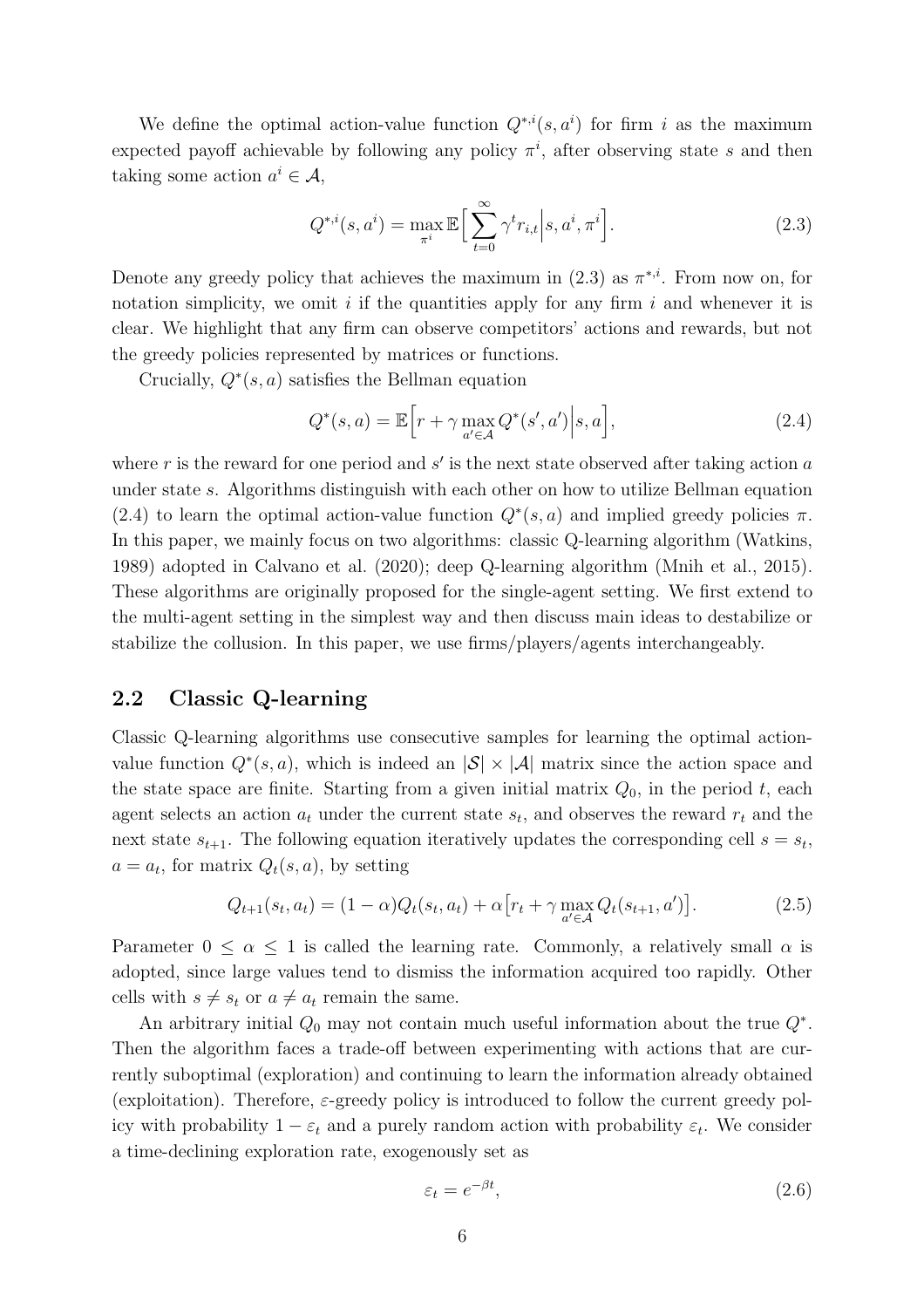with parameter  $\beta > 0$ .

For the learning equation [\(2.5\)](#page-5-0), several features are essential. First, the latest observation or experience  $(s_t, a_t, r_t, s_{t+1})$  is used to update the Q-matrix in an online fashion. In the current period  $t$ , previous actions, rewards, and states before period  $t$  are discarded and no longer used for the learning process. Therefore, each observation has a direct impact on the Q-matrix only once. However, in practice, firms may store experience for a relatively long time. Second, only one state-action cell  $(s, a) = (s_t, a_t)$  is updated during a single learning step. The learning speed might be slow. Some structural information about the action-value functions could have been integrated into the modeling. Third, it is well-known that trajectories of Markov decision processes have strong temporal correlations [\(Mnih et al.](#page-24-4), [2015](#page-24-4); [Zhang and Sutton, 2017;](#page-25-4) [Fan et al.](#page-23-5), [2020](#page-23-5)), as illustrated in Figure [1.](#page-6-0) Under a baseline setting introduced later, we calculate the correlations between consecutive values of one agent's actions, in contrast to the randomly sampled previous actions. To be more precise, in the period t, the correlation between  $(a_{t-L}, a_{t-L+1}, ..., a_{t-1})$ and  $(a_{t-L-1}, a_{t-L}, ..., a_{t-2})$  is referred to as the online correlation in Figure [1.](#page-6-0) The random one is calculated with uniformly sampled sequences instead.

<span id="page-6-0"></span>Clearly, consecutive samples exhibit local dependency, which is expected since the next action relies on the current state and trained action-value functions. In contrast, correlations between random samples have no obvious patterns. [Mnih et al. \(2015](#page-24-4)) exploit this observation to break temporal correlations and obtain uncorrelated samples.



Figure 1: Correlations in time series of actions from classic Q-learning. For online correlations, the last 129 actions before each period are collected and the correlation between the first 128 and the last 128 actions is calculated (i.e., with time lag 1). For random correlations, two sequences with 128 actions each are randomly sampled from the recent 2000 actions before every period. We only report 2000 periods for one player during the learning process and data for another player share the same characteristics.

#### 2.3 Deep Q-learning and random experience replay

Deep Q-learning can resolve the issues in classic Q-learning. First, deep Q-learning approximates  $Q^*(s, a)$  with neural networks to improve the learning speed. Specifically, a Q-network  $Q(s, a; \theta)$  with weights  $\theta$  is a neural network function approximator of  $Q^*(s, a)$ .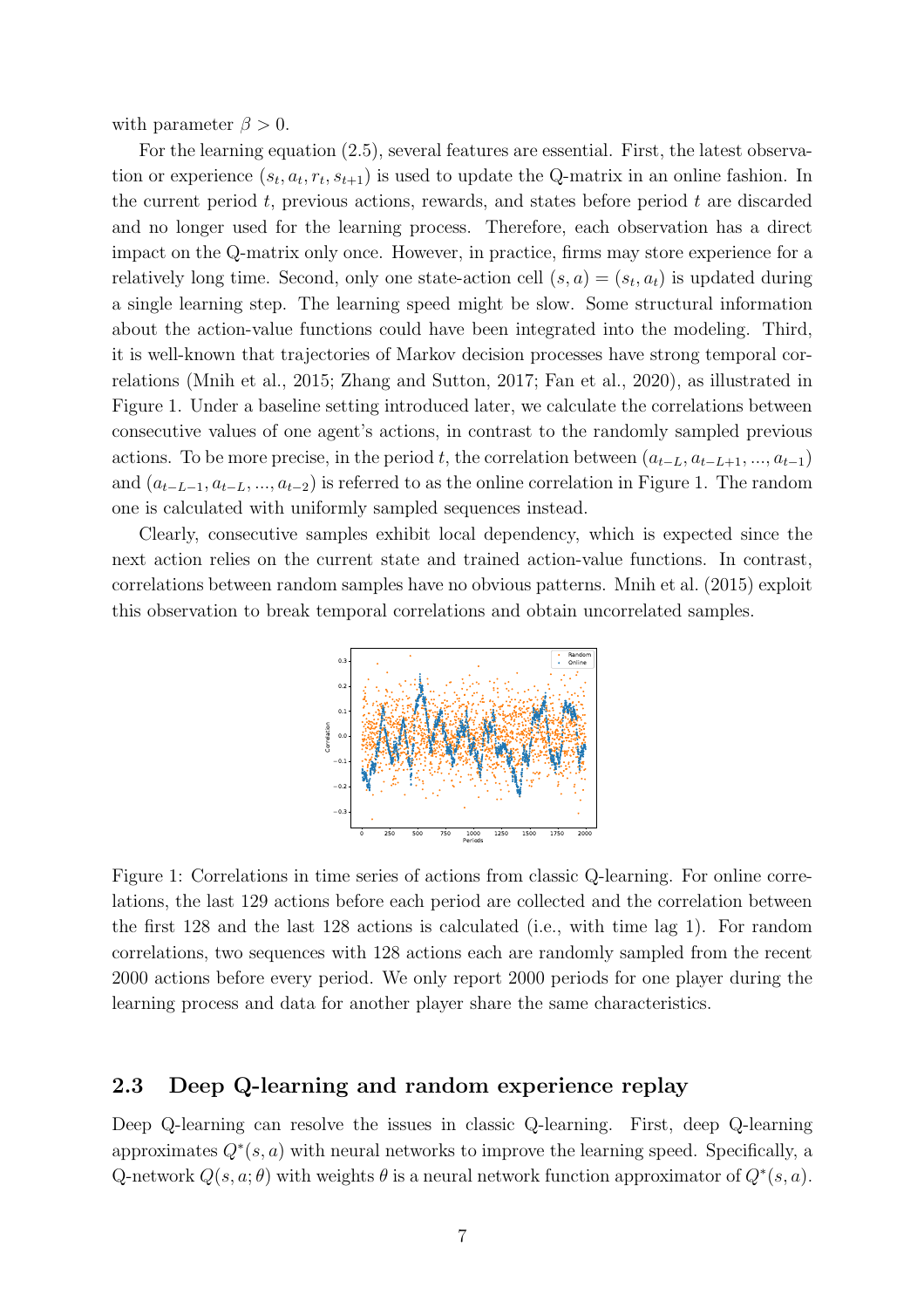To train Q-networks, [Mnih et al. \(2015\)](#page-24-4) consider a technique called experience replay [\(Lin, 1992](#page-24-5)), inspired by neuroscientific discoveries on brains. Briefly speaking, in each period t, the agent's experience tuple  $(s_t, a_t, r_t, s_{t+1})$  is stored in a replay memory buffer with fixed length. When performing updates, [Mnih et al. \(2015](#page-24-4)) first sample tuples uniformly at random from the replay memory. We refer to this sample selection method as *random experience replay*. As shown in Figure [1,](#page-6-0) randomization can generate uncorrelated samples and break the strong temporal correlations. Moreover, tuples are likely to be selected for several times to improve the data efficiency. Next, the sampled experience tuples are used as a mini-batch in the minimization of certain loss functions (meansquare errors, Huber losses) on the differences in the Bellman equation [\(2.4\)](#page-5-2). To be more precise, the optimal yet unknown values  $r + \gamma \max_{a' \in A} Q^*(s', a')$  on the right hand side of [\(2.4\)](#page-5-2) are replaced by the approximate but known values  $r + \gamma \max_{a' \in \mathcal{A}} Q(s', a'; \theta^{-}),$ where parameters  $\theta^-$  are from some previous periods. The difference  $\delta$  between two sides in [\(2.4\)](#page-5-2) is defined as

$$
\delta = Q(s, a; \theta) - \left[r + \gamma \max_{a' \in \mathcal{A}} Q(s', a'; \theta^{-})\right].
$$
\n(2.7)

Let  $\mathcal{L}(\delta;\theta)$  be the loss function for a set of  $\delta$ , calculated from the mini-batch via random experience replay. Stochastic gradient methods are utilized to update  $\theta$ . After several episodes,  $\theta^-$  is updated to the latest  $\theta$ . Therefore, unlike supervised learning, targets in deep Q-learning are not fixed and should be updated periodically. Algorithm [1](#page-7-0) presents the details for deep Q-learning under a multi-agent setting. The Q-networks are trained with episodes and each episode contains certain periods or iterations.

#### <span id="page-7-0"></span>Algorithm 1: Multi-agent deep Q-learning with random experience replay

For each agent  $i = 1, ..., n$ : Initialize a replay memory  $D^i$  with capacity  $N$ ; Initialize Q-network  $Q^i$  with [Calvano et al. \(2020](#page-23-2), Equation (8)); Initialize target Q-network  $\hat{Q}^i$  with [Calvano et al. \(2020](#page-23-2), Equation (8)); for  $episode = 1, ..., M$  do Initialize a random state  $s_1 = ((a_0^1, ..., a_0^n), ..., (a_{-k+1}^1, ..., a_{-k+1}^n))$ for *period*  $t = 1, ..., T$  do For each agent i, with probability  $1 - \varepsilon_t$  select a greedy action  $a_t^i = \arg \max_a Q^i(s_t, a; \theta^i)$ ; otherwise select a random action  $a_t^i$ Execute actions  $(a_t^1)$  $t^1, ..., a_t^n$ ) together and each agent observes all rewards  $r_{i,t}$ Set state  $s_{t+1} = ((a_t^1)$  $\{a_{t-k+1}^1, ..., a_{t-k+1}^n, ..., a_{t-k+1}^n)\}$ Store transition  $(s_t, (a_t^1))$  $(t_1^1, ..., a_t^n), s_{t+1}, (r_{1,t}, ..., r_{n,t})$  in every  $D^i$ For each agent  $i$ , sample random mini-batch of transitions independently from  $D^i$ For each agent i, perform a gradient descent step on individual loss function with respect to weights  $\theta^i$ end Every C episodes, reset  $\hat{Q}^i = Q^i$ end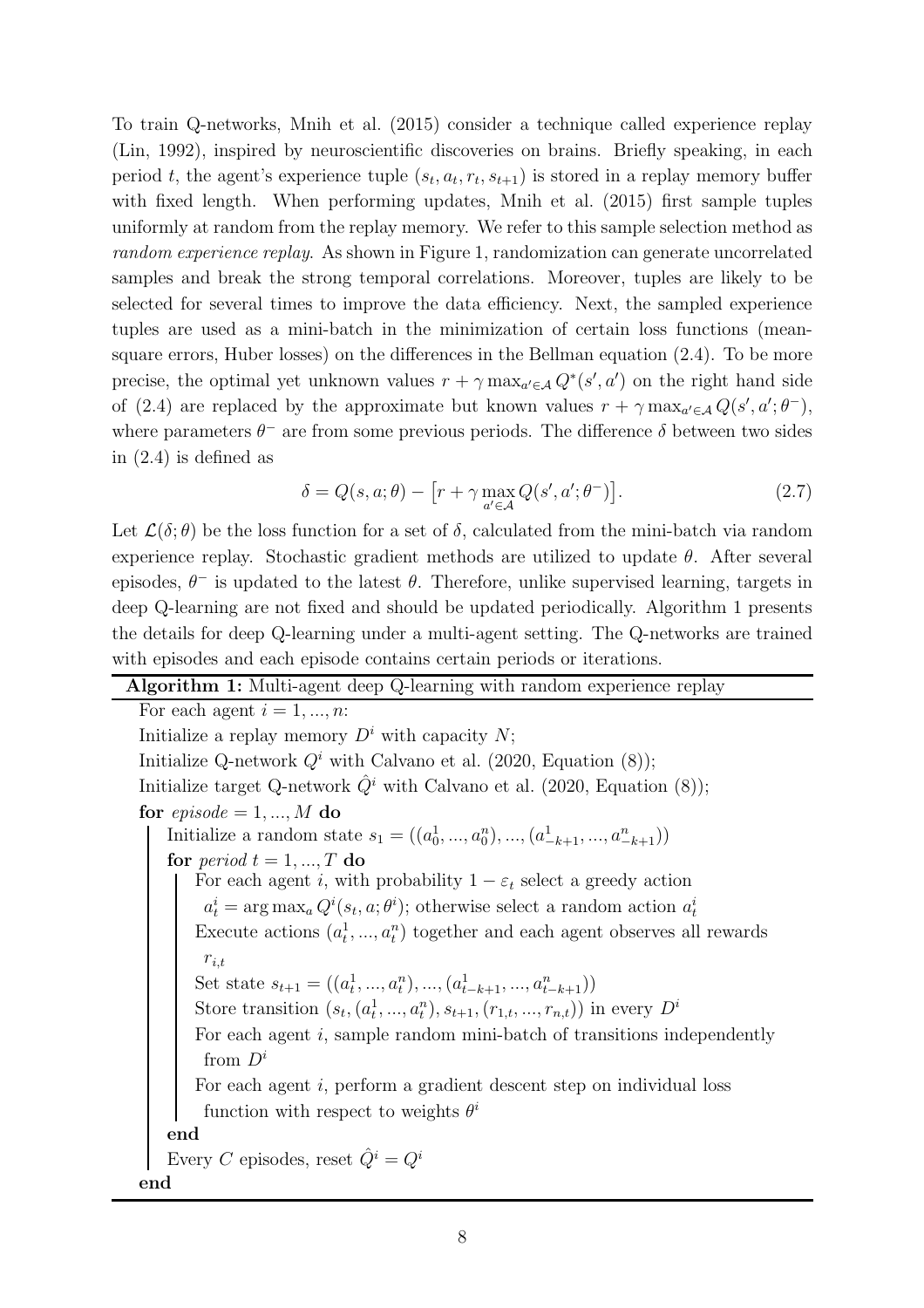#### 2.4 Discussions

In the single-agent setting, there are theoretical guarantees on the convergence for the two algorithms; see [Watkins and Dayan \(1992](#page-25-1)) for classic Q-learning and [Fan et al.](#page-23-5) [\(2020](#page-23-5)) for deep Q-learning. However, in multi-agent Q-learning, when agents' actions are regarded as part of state variables, the environment becomes non-stationary in the eyes of each agent. An agent's policy depends on the states and therefore his rivals' policies, which are also changing over periods by learning or experimenting under  $\varepsilon$ -greedy policies. Therefore, multi-agent Q-learning currently lacks general convergence results, due to the technical difficulties from non-stationarity. In practice, convergence is verified only expost. But luckily, the algorithms under the multi-agent setting investigated in this paper converge practically, possibly thanks to the relatively simple economic environment with low-dimensional state and action spaces.

Why do we select deep Q-learning instead of other variants of Q-learning? First, to destabilize algorithmic collusion, we must highlight that the key ingredient is random experience replay instead of deep neural networks. In our experiments, we adopt a neural network with only one hidden layer. The Q-network is by no means deep. It only speeds up the cell updates by learning  $Q^*$  as a function. Later on, we will show that the results are robust to neural network designs in various aspects. However, random experience replay plays an essential role in breaking temporal correlations and improving data efficiency by reusing experience tuples more times. Second, since algorithmic collusion depends on the methodology that firms adopted, it is reasonable to consider some popular methods and assume the firms are using or exploring them. Moreover, compared with related works considering double deep Q-learning [\(Mellgren, 2020\)](#page-24-11) and average reward deep Q-learning [\(Hettich](#page-24-12), [2021\)](#page-24-12), our model is parsimonious and guarantees a fair comparison.

In the following two sections, to facilitate the comparison with [Calvano et al. \(2020\)](#page-23-2), we consider the same baseline model setting in [Calvano et al. \(2020](#page-23-2)) unless otherwise specified. Let number of agents  $n = 2$ , marginal costs  $c_i = 1$ ,  $b_i - c_i = 1$ ,  $b_0 = 0$ ,  $\mu = 0.25$ , discount factor  $\gamma = 0.95$ , number of feasible prices  $m = 15$ ,  $\xi = 0.1$ , past prices length in state  $k = 1$ . Let exploration rate  $\beta = 1 \times 10^{-5}$ , the middle value in [Calvano et al. \(2020\)](#page-23-2). The learning rate for classic Q-learning is  $\alpha = 0.15$ . Deep Qlearning uses the RMSprop optimizer with default parameters in PyTorch. In particular, the learning rate is 0.01. Under this specification, the Bertrand equilibrium price  $p^N$  is approximately 1.473 and the monopoly price  $p^M$  is close to 1.925. The action space of feasible prices, is equally spaced and given as  $\{1.43, 1.47, 1.51, \ldots, 1.95, 1.99\}$  with a step size 0.04. We encode the prices as action 0 for price 1.43, action 1 for price 1.47, etc. There are discretization errors and  $p^N, p^M$  are not exactly included in the action space. Besides, the state space has 225 elements.

Since certain features like fluctuating between two consecutive prices may be masked after averaging across different replications, we usually plot graphs with one particular session, unless otherwise specified, and describe common characteristics found among all sessions. We first destabilize the collusion and then recover the supra-competitive prices.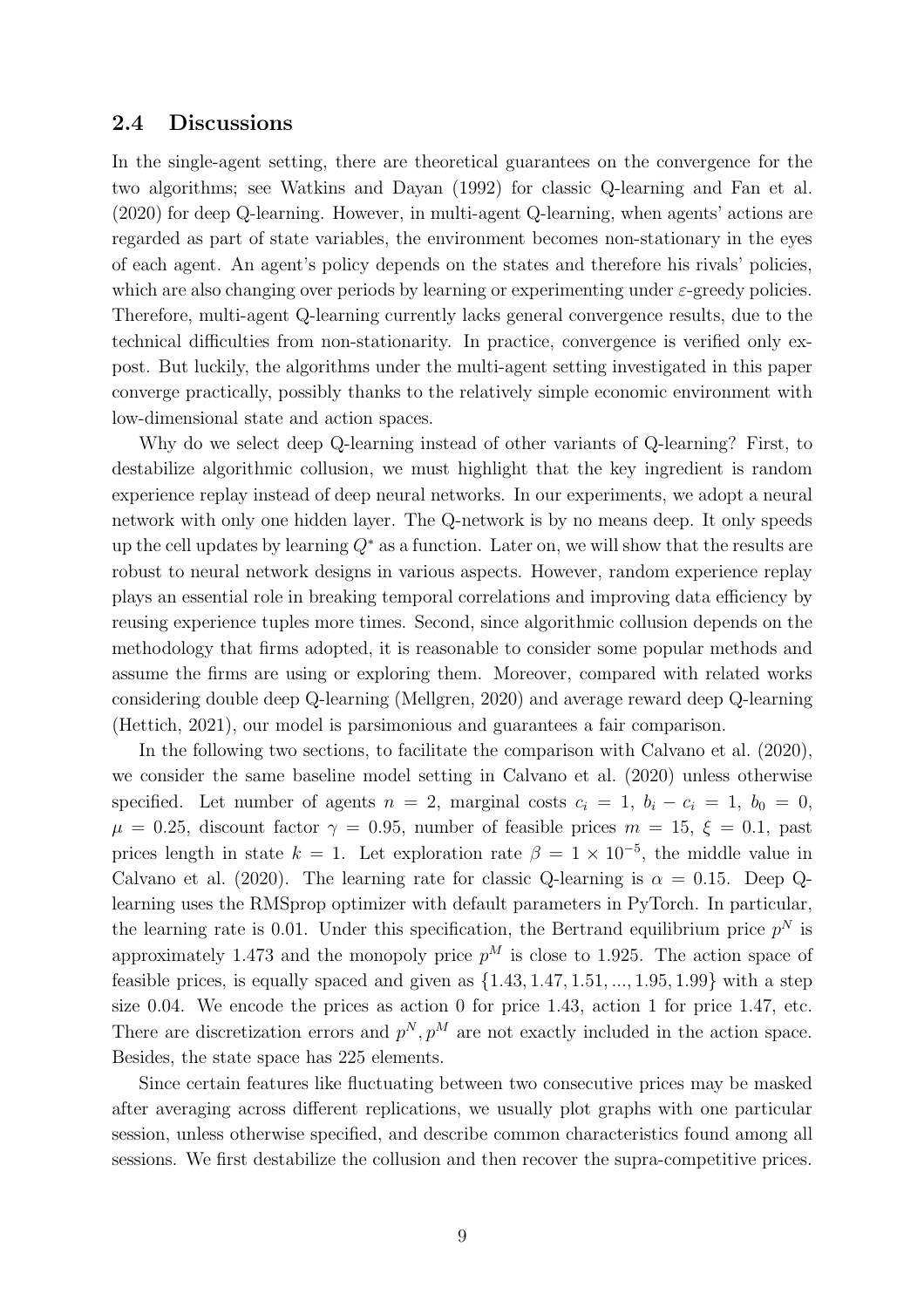### <span id="page-9-0"></span>3 Destabilizing collusion

Temporal correlations have been illustrated in Figure [1.](#page-6-0) As indicated by the blue dots, trajectories of one player's actions usually maintain local trends. In contrast, the randomly sampled actions have no obvious patterns and are close to uncorrelated. This difference turns out to be crucial in [Mnih et al. \(2015\)](#page-24-4) for single-agent deep Q-learning. Originally, [Mnih et al. \(2015](#page-24-4)) conjectured that strong temporal correlations might lead to poor local minima or even divergence for the single-agent case. Notably, for multi-agent reinforcement learning, strong temporal correlations have certain benefits in maintaining stationarity for the environment. Rivals' policies may not vary too rapidly. The agent can trust on recently observed experience tuples that are not obsolete. In contrast, multi-agent deep Q-learning with random experience replay can be highly non-stationary [\(Foerster et al., 2016;](#page-23-8) [Leibo et al., 2017;](#page-24-13) [Foerster et al., 2017](#page-23-9)). Therefore, random experience replay is totally disabled or carefully modified. Overall, these findings inspire us to destabilize algorithmic collusion by breaking temporal correlations with random experience replay. Since the economic environment is relatively simple compared with complicated computer gaming scenarios, the algorithms may still be viable to converge.

#### <span id="page-9-1"></span>3.1 Classic Q-learning with random updating

Before moving into the experience replay setting, we further motivate the discussions by modifying the classic Q-learning algorithm. Instead of updating the cell corresponding to the current observed state, we randomly sample a previous experience tuple containing the action, state, and reward from a finite memory buffer and update that cell. This idea resembles the random experience replay technique but with a mini-batch size of one. Hereafter, we refer to this modification as the C-Random algorithm and the classic Q-learning in Section [2.2](#page-5-3) as the C-Online algorithm. Although it may be economically unrealistic to force the agents to update an outdated cell instead of the current observation, we believe this modification provides a benchmark and explores the effect of random experience replay while keeping other factors unchanged. One can expect a cell is visited more frequently since randomization helps the C-Random algorithm escape from the local region in the current trajectory. However, a finite replay memory buffer prevents extensive random visits and guarantees the convergence.

In Figure [2,](#page-10-0) we observe that the C-Random algorithm shifts the long-run prices to the lower side. It indicates that breaking the temporal correlations can destabilize the collusion. However, supra-competitive prices still constitute a considerable proportion. One possible reason is the C-Random algorithm still updates one cell per period. An agent's policy is not altered enough and can generate paths similar to the C-Online algorithm. Besides, we discover that the high prices  $(≥ 1.91)$  also appear more frequently after the convergence. Randomization may also enable the C-Random algorithm to explore these prices more extensively compared with the C-Online algorithm. Nevertheless, we highlight that the proportions of the lower prices increase more significantly.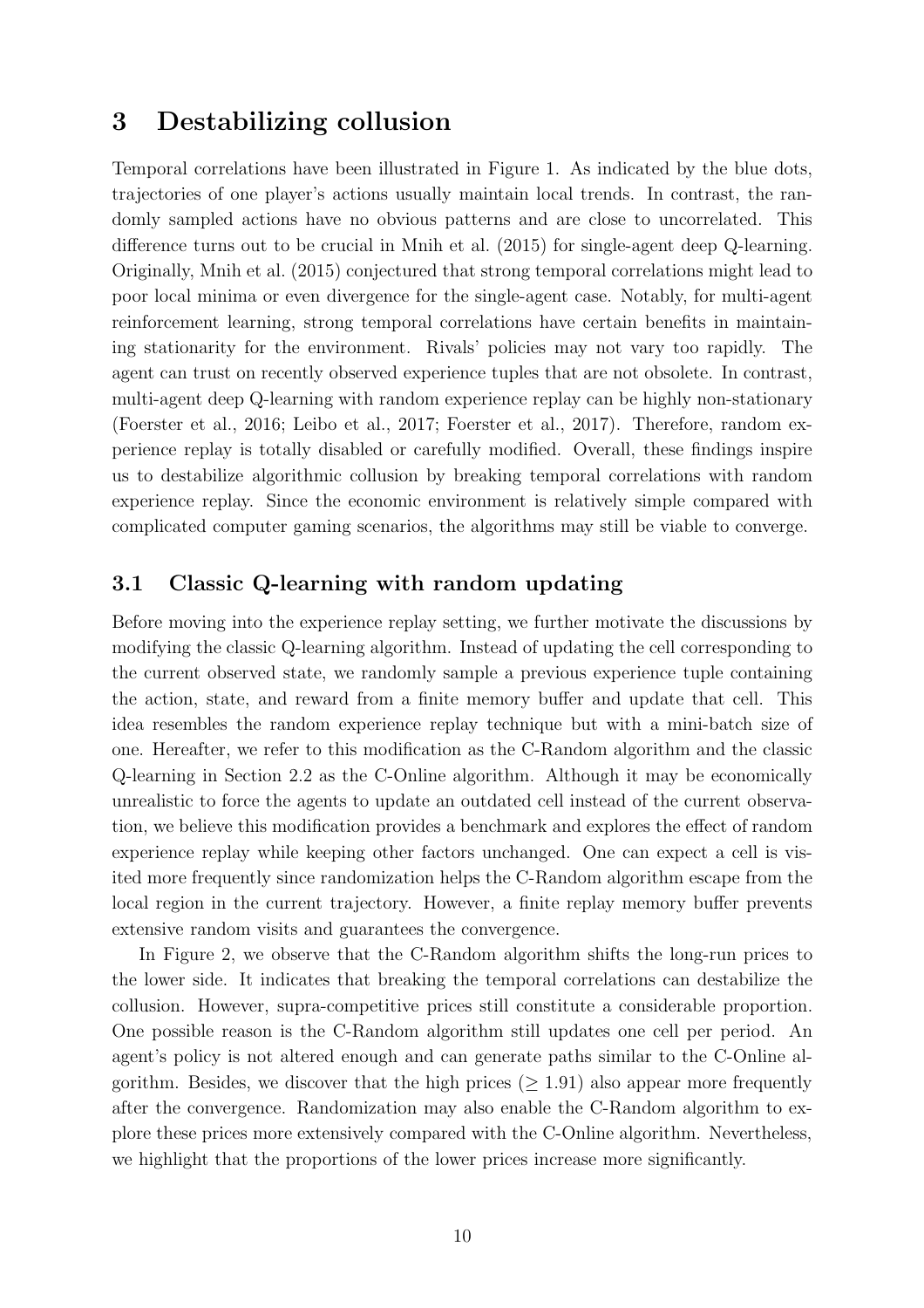<span id="page-10-0"></span>

Figure 2: Distributions for long-run prices after convergence. The blue one replicates the outcomes in [Calvano et al. \(2020\)](#page-23-2) with the classic Q-learning algorithm. The C-Random algorithm employs a replay memory with size 2250. The C-Rank algorithm is based on relative performance concerns and is detailed later in Section [4.2.](#page-13-1) We run each algorithm for 500 replications and collect the last 20 observations for each replication. The figure only plots data for one player since the other player has similar results.

### 3.2 Random experience replay

Motivated by the findings in Section [3.1,](#page-9-1) we explore the deep Q-learning framework with random experience replay [\(Mnih et al.](#page-24-4), [2015](#page-24-4)). For brevity, we refer to this renowned deep Q-learning Algorithm [1](#page-7-0) as the D-Random algorithm. Consider the memory buffer size as 2000 and the mini-batch size as 128. Compared with computer science literature that regularly sets a buffer size to  $10^6$  [\(Mnih et al., 2015](#page-24-4); [Zhang and Sutton](#page-25-4), [2017\)](#page-25-4), ours is much smaller, since action space and state space are significantly smaller. We assume two D-Random players use the same configuration for Q-networks, a fully-connected neural network with one hidden layer and hidden size  $h = 512$ . To be more precise, the Qnetwork is a neural network  $f: \mathbb{R}^{nk} \to \mathbb{R}^m$ , from the state space to the Q-values for m actions, given as

<span id="page-10-1"></span>
$$
f(s) = W_2 \sigma(W_1 s + v_1) + v_2. \tag{3.1}
$$

 $W_1 \in \mathbb{R}^{h \times nk}$ ,  $v_1 \in \mathbb{R}^h$ ,  $W_2 \in \mathbb{R}^{m \times h}$ , and  $v_2 \in \mathbb{R}^m$  are network weights.  $\sigma(u) = \max\{u, 0\}$  is the rectified linear unit (ReLU) activation function, applied element-wisely. Neural networks are commonly over-parameterized since the number of parameters greatly exceeds the input dimension nk. Initially, we set the action-value function implied by f as given in [Calvano et al. \(2020,](#page-23-2) Equation 8), which can be achieved by setting  $W_1, W_2, v_1 = 0$ and  $v_2$  as [Calvano et al. \(2020](#page-23-2), Equation 8). This is the main motive that we do not fix  $v_2$ as zero. Robustness on the Q-network architecture is checked in Section [6.2.](#page-20-0) Our design does not have any fancy tricks and is somehow commonly used in deep learning literature. The Q-network is capable of generating greedy policies with flexible structures. However, our trained Q-networks consistently yield constant greedy policy matrices.

Following [Mnih et al. \(2015\)](#page-24-4), we train the Q-networks for a given length of episodes and do not specify convergence criteria like [Calvano et al. \(2020\)](#page-23-2). Greedy policy matrices under deep Q-learning usually fluctuate between several consecutive prices after conver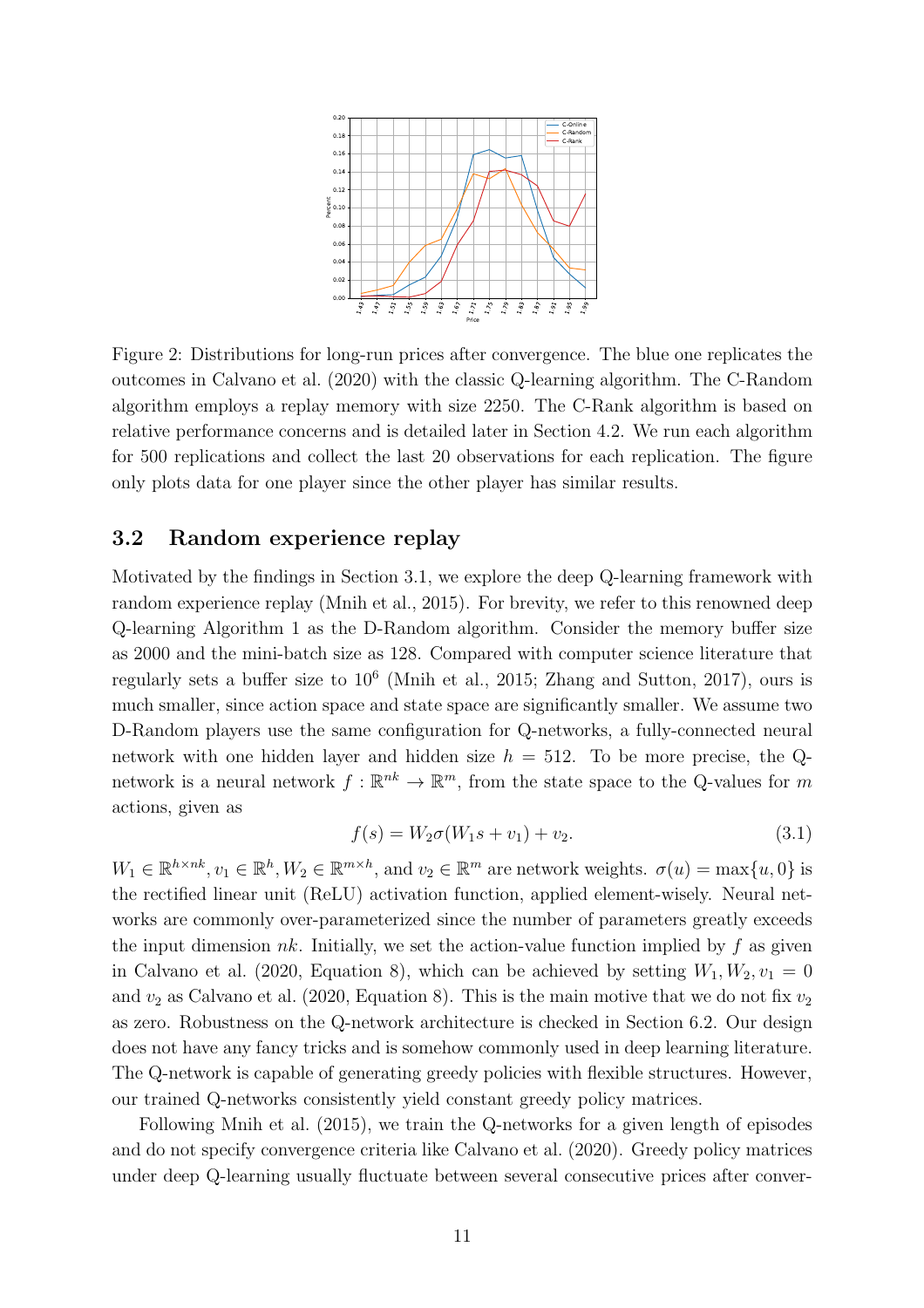gence, which is illustrated later in Figure [3b.](#page-12-0) We fix the number of episodes to 2000. Each episode contains 500 periods. Table [1](#page-11-0) reports descriptive statistics of the long-run prices during the last episode for two players, labeled as Player 1 and Player 2. Besides, each episode yields 500 greedy policy matrices for one player. However, each matrix turns out to be constant. Thus, Table [1](#page-11-0) also presents statistics for these matrices. Both players select prices 1.47 and 1.51 more frequently. The highest is 1.63 with a relatively low proportion. Two players do not charge the same all the time, but their choices are close to each other. These characteristics reported in Table [1](#page-11-0) are pervasive in all replications we have run.

<span id="page-11-0"></span>

| Price                       | 1.43 | 1.47     | 1.51   | 1.55     | 1.59    | 1.63                                                                    |
|-----------------------------|------|----------|--------|----------|---------|-------------------------------------------------------------------------|
| Percent (Player 1) $17.4\%$ |      | 19.8%    | 38.0\% | 17.4\%   | 5.8%    | $1.6\%$                                                                 |
| Percent (Player 2) $16.8\%$ |      | $25.0\%$ | 33.0\% | $19.4\%$ | $5.0\%$ | $0.8\%$                                                                 |
| Relative price              |      |          |        |          |         | Player $1 >$ Player $2$ Player $1 =$ Player $2$ Player $1 <$ Player $2$ |
| Percent                     |      | 40.0%    |        | 24.0\%   |         | $36.0\%$                                                                |

Table 1: Statistics of long-run prices for two D-Random players during the last episode.

Figure [3a](#page-12-0) further illustrates the evolution of selected prices during the entire training with several quantiles. In the beginning, the proportion of prices not exceed 1.51 is only 20%. Since there are 15 feasible prices and three of them satisfy this threshold, the starting percentage is not far from the equally assigned probabilities. The proportion rises steadily and contributes to 80% eventually. Sharp fluctuations during the learning process may be due to random exploration. Remarkably, D-Random algorithms seldom select extremely high prices for the whole training period. The initial greedy policies select price 1.59 under the initialization given in [Calvano et al. \(2020,](#page-23-2) Equation 8). Importantly, we find the results are robust to the methods of initialization; see Section [6.5.](#page-21-0) If set the initial greedy choice to the highest feasible price, the outcomes still remain close to the Bertrand equilibrium. Figure [3b](#page-12-0) shows that the highest selected prices for each episode decrease slightly. Moreover, the frequencies for these highest prices are typically low. Table [1](#page-11-0) provides details for the last episode. High prices vanish quickly under the D-Random algorithms. Finally, the most frequent prices fluctuate between 1.47 and 1.51, close to the one-shot Bertrand equilibrium.

Figure [4](#page-12-1) demonstrates the frequencies of prices during the start and the end of the learning process. Figure [4](#page-12-1) agrees with Figure [3a](#page-12-0) on the trend of prices within several thresholds. Figure [4b](#page-12-1) also shows the detailed percentage for the highest and the most frequent prices during the last several episodes, consistent with Figure [3b.](#page-12-0) From Table [1,](#page-11-0) Figure [3](#page-12-0) and [4,](#page-12-1) we can conclude that the D-Random algorithm obtains prices close to the Bertrand equilibrium and destabilizes the algorithmic collusion discovered under the C-Online method. Moreover, we also adopt the same idea in [Calvano et al. \(2020\)](#page-23-2): Step in after convergence and exogenously force one player to defect. Check for any punishments from the rivals. We observe that both players immediately return to the long-run prices in the next period after the deviation. The forced deviation has an almost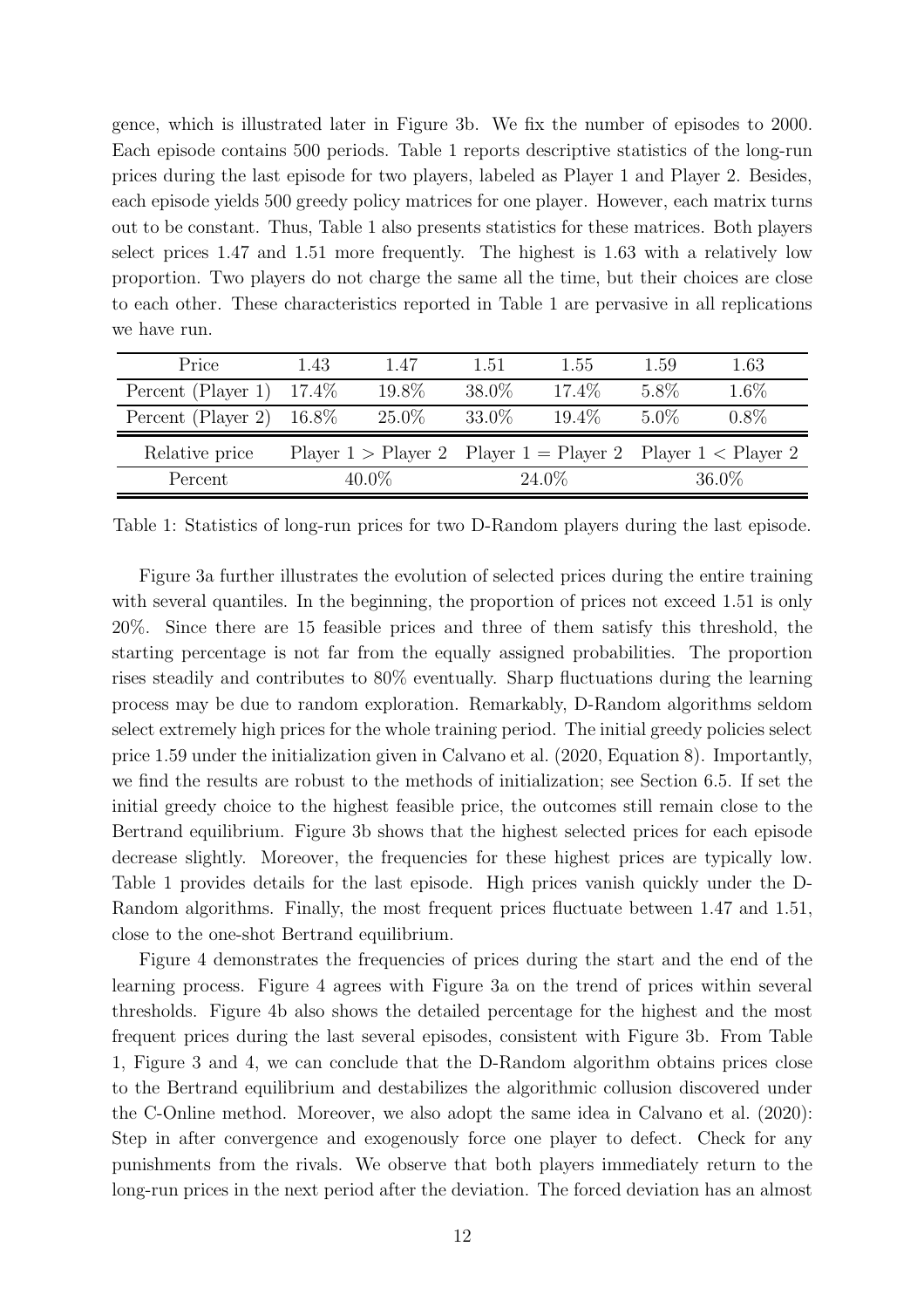<span id="page-12-0"></span>

(a) Percents of prices not exceed 1.51 and 1.71 (b) The highest and the most frequent prices

Figure 3: Evolution of selected prices in each episode. Only data for one player are shown. Another player exhibits the similar pattern.

<span id="page-12-1"></span>

Figure 4: Distributions for selected prices in each episode. For simplicity, only the first and the last 30 episodes are reported.

zero impact on the outcomes. It is reasonable since the deviation lasts only for one period and the agents sample their experiences randomly from replay memories. The weighting on the deviation is significantly low. Moreover, the constant greedy policies also imply that there is no reward-punishment scheme learned by the D-Random algorithm.

Compared with the C-Random algorithm in Section [3.1,](#page-9-1) the D-Random algorithm further breaks the temporal correlations. Fully-connected neural networks [\(3.1\)](#page-10-1) do not learn the order of samples from mini-batches. A moderate batch size also ensures the sampled experience tuples are near uncorrelated [\(Fan et al., 2020\)](#page-23-5). Moreover, Q-networks update greedy policies for all cells as a whole. This characteristic has advantages and also disadvantages, compared with C-Online and C-Random algorithms. One can expect Q-networks are more efficient. However, imposing structures on Q-networks may implicitly restrict the domains of Q-values. Although neural networks are universal function approximators [\(Cybenko](#page-23-10), [1989\)](#page-23-10), the practical implementation may not satisfy all theoretical requirements. On the other hand, we did not have convergence issues in two-agent D-Random algorithms, in contrast to [Foerster et al. \(2016](#page-23-8), [2017\)](#page-23-9); [Leibo et al. \(2017\)](#page-24-13). One possible explanation is, non-stationarity is weak under a relatively simplified economic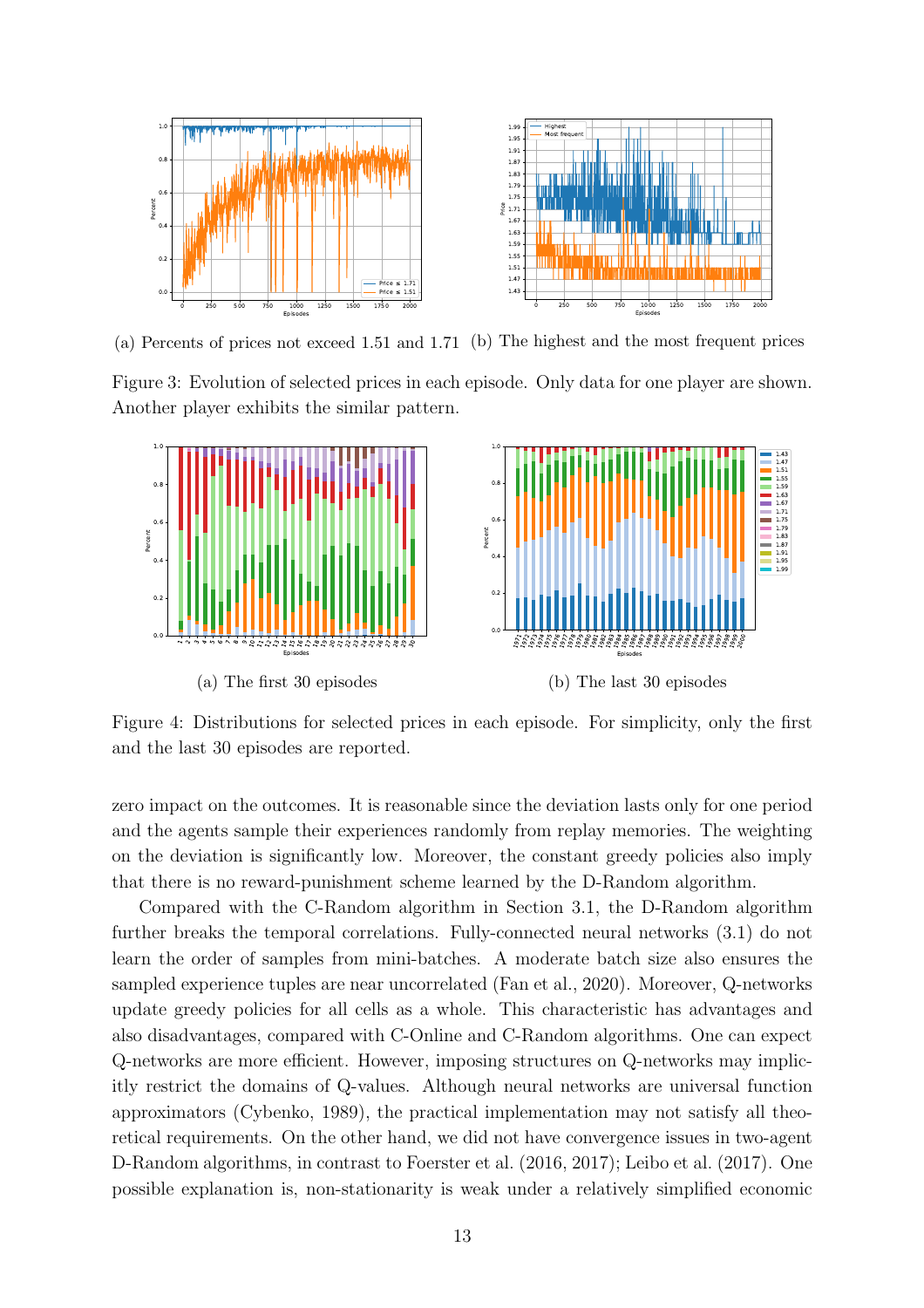<span id="page-13-0"></span>environment.

### 4 Recovering collusion

#### 4.1 Online experience replay

A natural question is, with deep Q-learning, is it still possible to recover algorithmic collusion or at least significantly higher prices than the Bertrand equilibrium? Random experience replay assigns equal weights on all experience tuples in the memory buffer. However, agents may have certain preferences and do not always pick up data randomly. The first idea is online experience replay. It resembles the C-Online algorithm and uses the most recent data in the memory buffer. For the fairness of comparison, we still fix the same mini-batch size as 128. The only difference is the mini-batch contains exactly the latest 128 experience tuples. We refer to deep Q-learning with online experience replay as the D-Online algorithm. One can expect that temporal correlations are restored moderately under this setting. Experiments suggest that online experience replay raises, albeit slightly, the price levels to be above 1.51. Compared with Figure [3b,](#page-12-0) only the sampling method is modified. We can attribute this trend towards supra-competitive prices to the temporal correlations within the recent samples. Another distinction is each D-Online player only selects two, or even one, price(s) after convergence. Compared with six possible long-run prices in Table [1,](#page-11-0) online experience replay greatly stabilizes the training progression.

[However, the D-Online algorithm does not obtain prices close to 1.78 as in](#page-23-2) Calvano et al. [\(2020](#page-23-2)). Clearly, Q-networks do not detect the order of samples in the mini-batch. A natural extension in the future is to adopt other architecture such as LSTM or RNN. One can also conjecture that reducing the mini-batch sizes and chunking the data to feed the Q-networks sequentially will strengthen the local dependencies. However, a small minibatch size usually makes the learning process unstable, since not enough information is passed to the network during a single period. Indeed, with a small mini-batch size like 8, algorithms select much more prices, compared with merely two choices for each player before.

#### <span id="page-13-1"></span>4.2 Rank experience replay

To incorporate relative performance concerns, we assume each firm only memorizes the periods when its profit does not exceed that of the rivals. Periods when it overtakes the competitors are dismissed. This assumption may sound extreme, but it amplifies the effects of relative performance. We consider the simplest case with two firms<sup>[2](#page-13-2)</sup>. The replay memory buffer of each firm only contains tuples that the reward is lower than or equal to

<span id="page-13-2"></span><sup>2</sup>When there are more firms, one can easily extend our idea by assigning sampling priority to tuples according to the reward rankings. The lower the ranking of a firm's profit, the higher the priority for the tuple.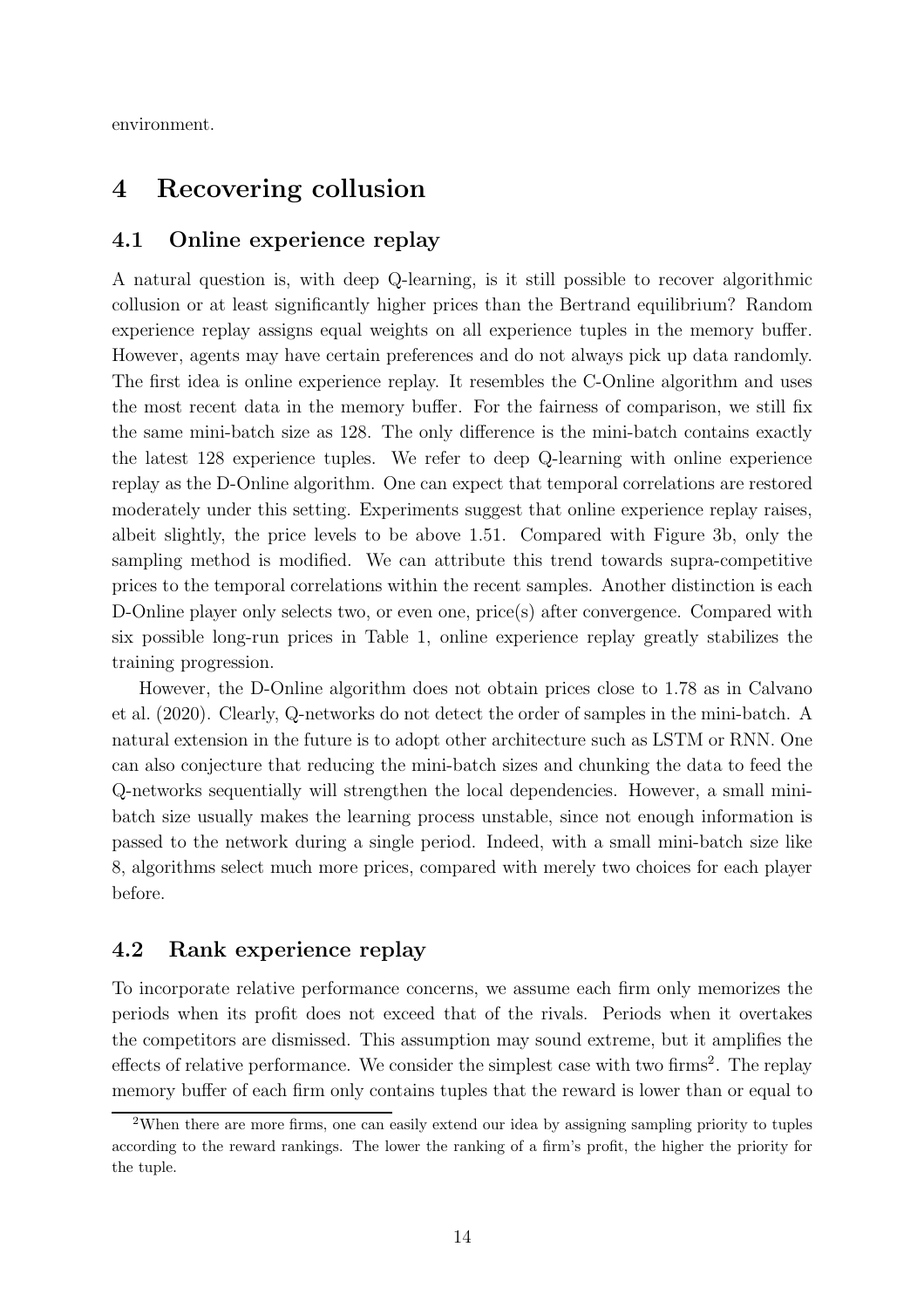the rival. As mentioned previously, one firm can observe competitors' actions and profits. However, all firms do not know the underlying demand and reward mechanism. To be more precise, they are unaware that the demand is calculated with the logit model  $(2.1)$ , and selecting a lower price than that of the competitor can yield a higher reward. They have to discover any patterns about the rewards totally from the observed data. Recall an experience tuple is given as  $(s_t, a_t, r_t, s_{t+1})$ . In our symmetric economic environment, rank experience replay makes Player 1 merely focus on the tuples with reward  $r_{1,t} \leq r_{2,t}$ . Under these scenarios, the selected price  $a_t^1 \ge a_t^2$  $t<sub>t</sub><sup>2</sup>$ . However, there is no relative constraint on the *current* state  $s_t$ . Thus, rank experience replay is still viable to visit arbitrary states.

Suppose we still randomly sample from rank replay memory buffers. We call deep Q-learning with rank experience replay the D-Rank algorithm. Remarkably, the D-Rank algorithm quickly converges to supra-competitive prices; see Figure [5.](#page-14-0) Both players select the same long-run price and therefore are ranked the same. It is the equilibrium when firms are also concerned with rankings. Nevertheless, only high prices exist. No rewardpunishment mechanism is detected as in [Calvano et al. \(2020](#page-23-2)). The greedy policy matrices are still constant for all states. If one firm defects for one period, both immediately restore the pre-deviation price in the following period. The defection incurs no punishment from the rival at all.

<span id="page-14-0"></span>

Figure 5: Rank experience replay. Fractions with prices below 1.79 drop quickly. The strategies fix at 1.79 after relatively short numbers of episodes. Both players select 1.79. Graphs for another player omitted.

Why D-Rank algorithms yield supra-competitive prices? Note that under the baseline economic environment, a lower price generates a higher profit than the rivals. Nevertheless, if both firms choose lower prices, they will earn lower profits. There could have been price wars. Impressively, D-Rank algorithms avoid this Prisoner's dilemma and maximize the aggregate profits even without communications. The absence of strong temporal correlations does not dominate the advantages of exploring ranking information. We explain the dynamics of D-Rank algorithms with the trade-off between exploitation and exploration. On the one hand, the D-Rank method improves the exploitation by only concentrating on the regions where the previous Q-network has failed to achieve a better ranking and selected a price higher than that of the competitor. Filtering tuples by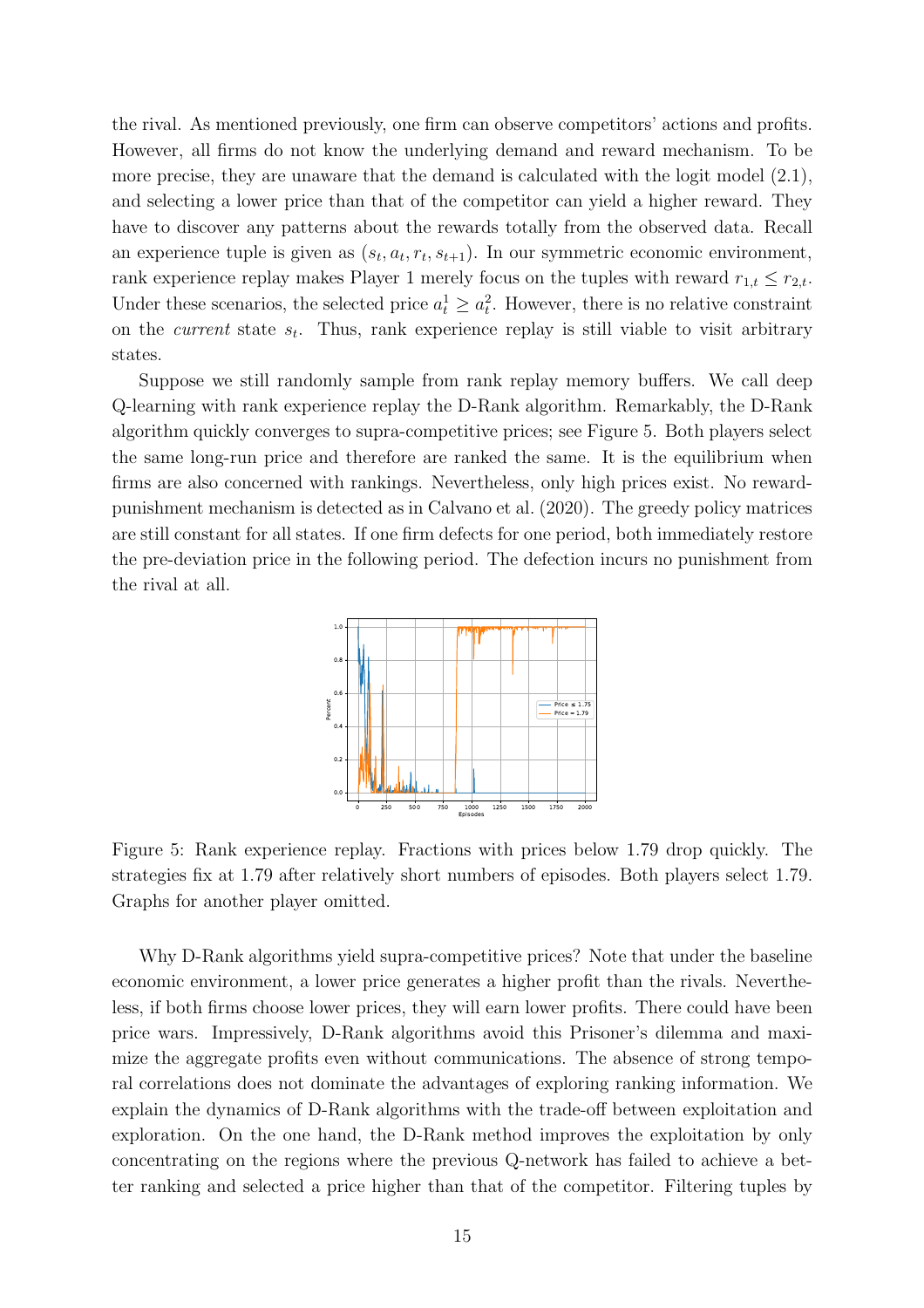relative performance facilitates the coordination between firms and prevents uniform sampling from contaminating the learning process. Experience tuples with relatively higher prices consistently receive more attention. We emphasize that "higher" prices here are relative to competitors'. These prices may not be high enough in the action space to reach supra-competitive levels. On the other hand, random exploration introduces tuples with arbitrarily chosen prices, yet still should not be lower than competitors' if pushed into memories. Algorithms detect higher profits in some experiences and optimize the parameters to adjust the policies. In general, D-Rank algorithms do not keep raising prices monotonically. Indeed, Figure [5](#page-14-0) shows that prices in episodes between 250 and 750 are higher than the final limit of 1.79.

There are several remarks on the D-Rank algorithm. First, [Calvano et al. \(2020\)](#page-23-2) raises an open question about the time needed to reach collusive strategies. We consistently observe that rank experience replay accelerates the training progression and converges much faster. In particular, Figure [5](#page-14-0) clearly shows the supra-competitive prices can be achieved with merely 750 episodes with 500 periods in each episode. If we ignore the longer time required in training neural networks and make a comparison with 850,000 periods reported in [Calvano et al. \(2020\)](#page-23-2) under the same baseline environment, the time scale is reduced quite significantly. Second, as a general remark, we are in an age of big data. However, more data do not automatically imply more advantages. Obsolete data may contaminate the learning process and lead to worse outcomes for the agents (however, better outcomes for the consumers in this special case). By ignoring certain abundant data, algorithms could obtain better results.

In the same spirit, we incorporate relative performance with classic Q-learning and refer to it as the C-Rank algorithm. A classic agent only updates the most recent cell when his profit does not exceed the rival. If underperformance occurs in the current period, then it reduces to the updating in the original C-Online algorithm. If the current period witnesses an outperformance, then the latest cell with underperformance is updated. As expected, the C-Rank algorithm also shifts the long-run prices to higher levels than C-Online algorithms. See Figure [2](#page-10-0) for a comparison between C-Online, C-Random, and C-Rank algorithms.

Not all agents are concerned about relative performance. If a D-Random player meets a D-Rank competitor, we find that the long-run prices are between outcomes of two D-Random players (Figure [3a\)](#page-12-0) and two D-Rank players (Figure [5\)](#page-14-0). Commonly, the long-run prices oscillate in different regions for the two players, shown in Figure [6.](#page-16-1) The D-Rank player consistently selects a higher price than his D-Random competitor. There are more cases of player heterogeneity in the next section.

### <span id="page-15-0"></span>5 Heterogeneous players

For most scenarios in the previous sections, we have assumed two homogeneous players. Since collusion is a matter of coordination, a natural concern is two players adopting different learning algorithms and/or different economic considerations. There are numerous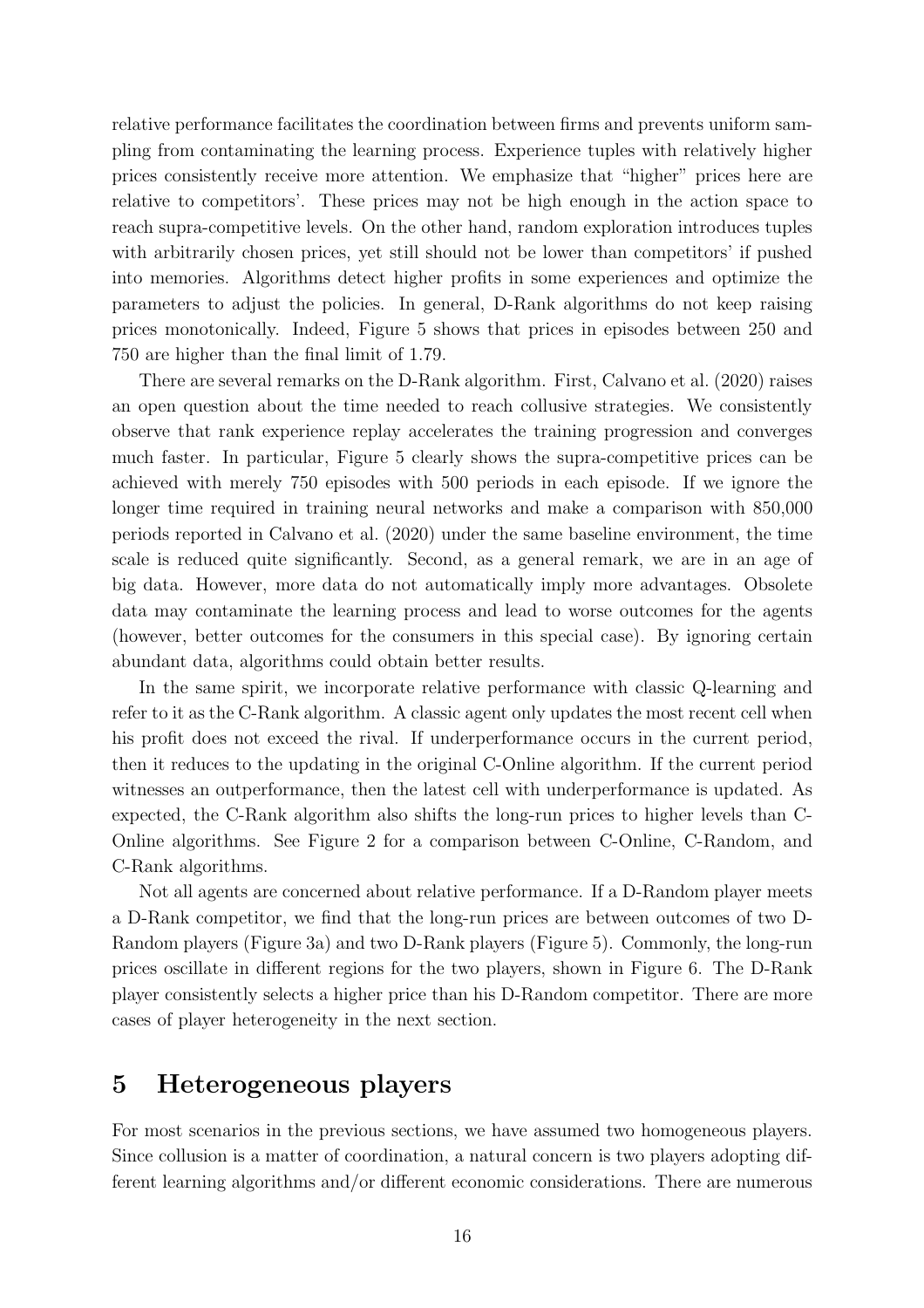<span id="page-16-1"></span>

Figure 6: Distributions for long-run prices when deep players have heterogeneous concerns on relative performance. In the last episode, the D-Rank player selects price 1.55 mostly, while the D-Random rival selects 1.51 more commonly. During 65.6% of the last episode, the D-Rank player sets a higher price than his competitor.

combinations. To ease the exposition and highlight the roles of random and rank experience replay, we only consider three particular cases: a C-Online player and a D-Random player; a C-Online player and a D-Rank player; a C-Rank player and a D-Rank player.

#### <span id="page-16-0"></span>5.1 C-Online player and D-Random player

Suppose one player uses the C-Online algorithm and another player adopts the D-Random algorithm instead. Overall, convergence is more difficult under this situation. We have observed sessions with prices fluctuating over a wide range, with no clear sign of convergence. When converged, the long-run prices for the D-Random player are still more volatile, as plotted in Figure [7b](#page-17-0) for the entire training process of a particular session. However, a comparison between Figure [7b](#page-17-0) and Figure [3b](#page-12-0) do indicate the possibility of high prices under heterogeneous players. During the last episode, the D-Random player consistently chooses price 1.59, while the greedy policy matrix for the C-Online player selects prices in cycle  $1.79 \rightarrow 1.63 \rightarrow 1.71 \rightarrow 1.59 \rightarrow 1.79 \rightarrow \cdots$ , detailed in Figure [7a.](#page-17-0) The upper half of the matrix generally has lower prices (deeper colors), while the lower half has higher prices (lighter colors). When we exogenously force the D-Random player to defect, the greedy policies for both players are unchanged. Figure [7a](#page-17-0) indicates that if the D-Random player cuts his price, then the C-Online player will also cut his price, which is the punishment of deviations. It agrees with the reward-punishment scheme in [Calvano et al. \(2020\)](#page-23-2). Besides, the deep player still uses a constant greedy policy matrix, even when the rival is more flexible.

The high prices raise a tricky question for regulations on algorithmic collusion. Apparently, firms cannot escape the responsibility of collusion by attributing it completely to the algorithms. Suppose we agree that the two firms with C-Online algorithms both are liable for algorithmic collusion. In contrast, if they employ D-Random algorithms, then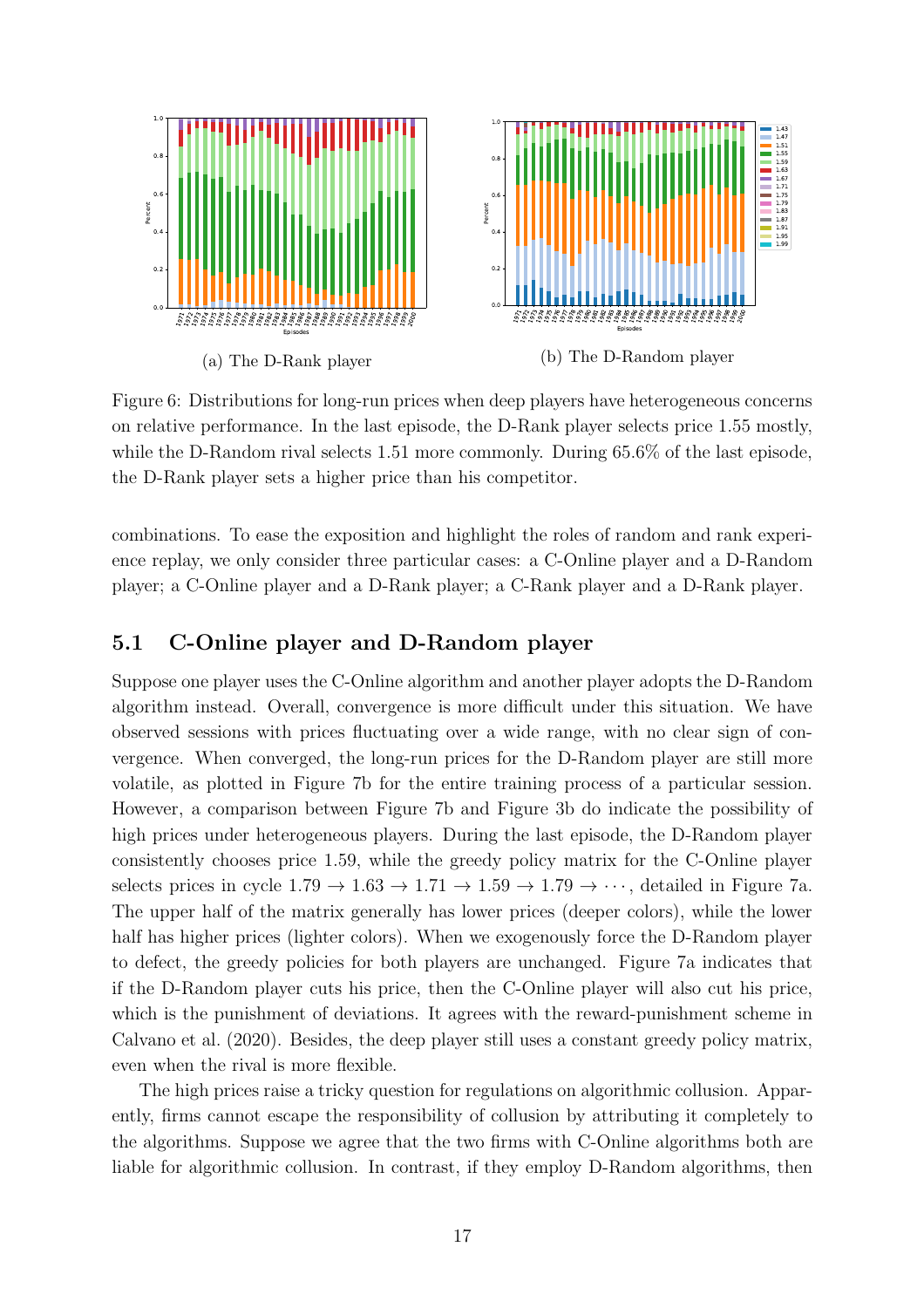the price is competitive and close to the Bertrand equilibrium. However, when a C-Online player appears, the prices are raised significantly again. We may agree that the C-Online player is liable for the collusive strategies. But, should the D-Random player under the heterogeneous setting also take some responsibilities? If we think the D-Random player is liable in the same sense as the C-Online player, then the D-Random player may have the following complaint. If the C-Online competitor also uses his D-Random algorithm, then there is no collusion at all. If we think the D-Random player is innocent, he definitely benefits from the raised prices and makes more profits. If we think the D-Random player is partially liable, to what extent should we punish him? How can we judge the D-Random agent, a fallen angel, is acting voluntarily or involuntarily? These questions are left open for further discussions.

<span id="page-17-0"></span>

(a) Greedy policy for the C-Online palyer



Figure 7: The left subgraph shows the greedy policy matrix of the C-Online player during the last episode. Recall the prices are encoded consecutively as follows: 0 for price 1.43, 1 for price 1.47, etc. The horizontal axis stands for the previous choice of the C-Online player. The vertical axis is for the D-Random player. The right subgraph plots the highest and the most frequent prices chosen by the D-Random player in the same way as in Figure [3b.](#page-12-0)

### 5.2 C-Online player and D-Rank player

Notably, rank experience replay also stabilizes the collusion under heterogeneous players. First, consider a C-Online player with a D-Rank player. Fluctuations in the D-Rank player's actions are reduced. But in general, we cannot form a solid conclusion that prices of D-Rank players are higher or lower than those of D-Random players. The main reason is high variances present when a D-Random player meets a C-Online player, as depicted in Figure [7b.](#page-17-0) It weakens the power of the comparison.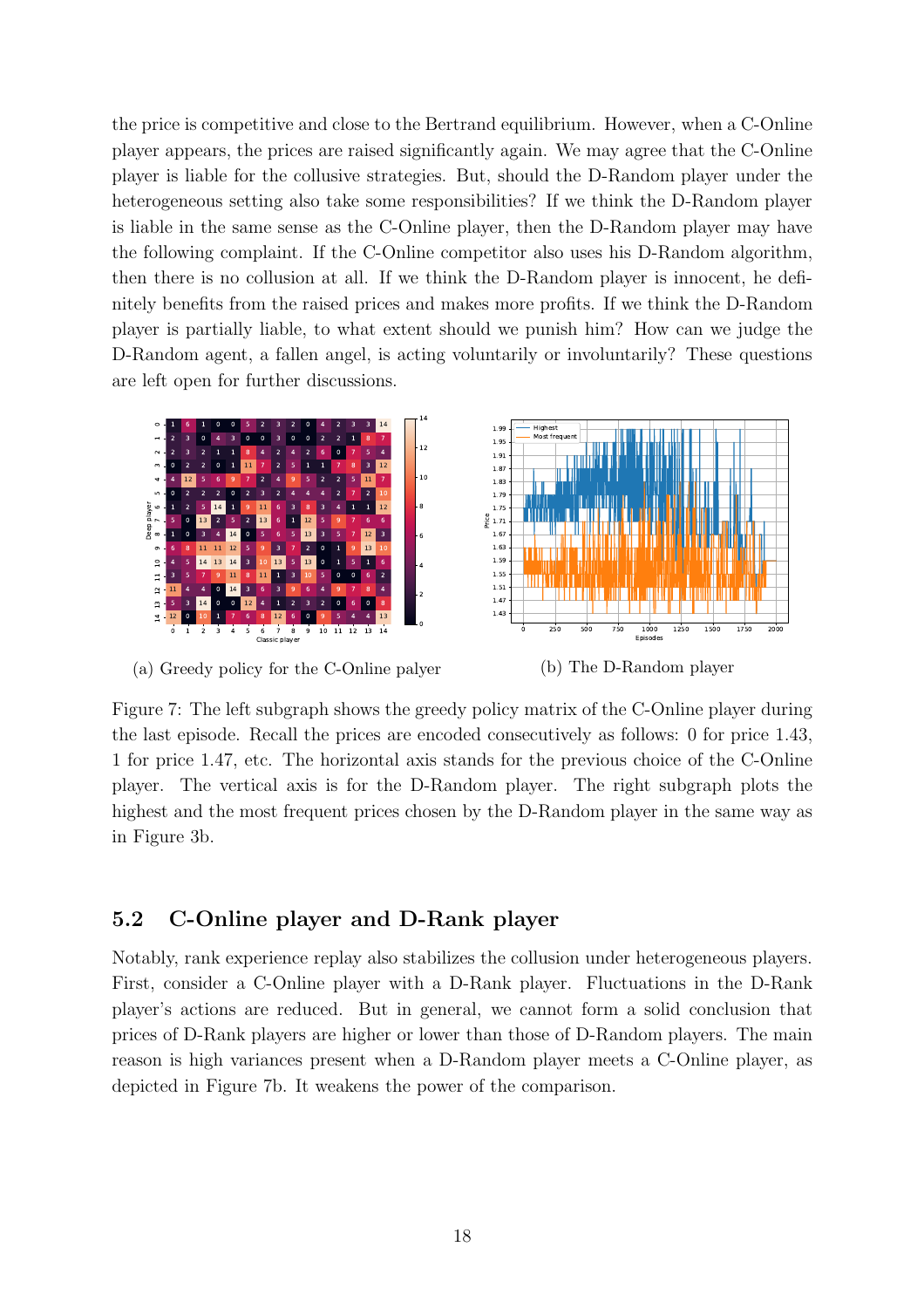#### 5.3 C-Rank player and D-Rank player

Furthermore, we assume both players are concerned about rankings. The algorithms converge at a relatively short time scale, similar to Figure [5,](#page-14-0) with supra-competitive prices. However, the punishment of defection vanishes, as indicated by a comparison between Figure [7a](#page-17-0) and Figure [8a.](#page-18-0) Imagine the D-Rank player reduces the price to be below 1.47 (action 1), the C-Rank player will still keep his price at a high level. In contrast, Figure [7a](#page-17-0) will tell the C-Online player to cut the price.

<span id="page-18-0"></span>

Figure 8: C-Rank player and D-Rank player. The left subgraph illustrates the greedy policy of the C-Rank player. Both players select price 1.83, labeled as action 10, after convergence. The right subgraph indicates a rapid convergence for the D-Rank player, similar to Figure [5.](#page-14-0)

To identify the factors contributing to this elimination of punishment, we have also checked the greedy policies for another two cases: two C-Rank players or a C-Online player with a D-Rank player. However, no similar effect is detected. We speculate the reasons as follows. Deep Q-learning tends to select a constant greedy policy, under many scenarios. But the D-Random player in Figure [7b](#page-17-0) is volatile and the classic player cannot detect the constant policy. When both players consider rankings, the algorithms are the most stable. The classic player has successfully anticipated this pattern and believes the deep player will immediately return to the pre-deviation price in the next period. To validate this conjecture, we consider two classic players. Force one player to select a fixed price, for example, 1.83, with a time-increasing probability of  $1 - \varepsilon_t$ . The  $\varepsilon$ -greedy policy is adopted with a probability of  $\varepsilon_t$ . This player tries to mimic the behaviors of a D-Rank player. His competitor is a typical C-Rank player. We manage to approximately replicate features in the greedy policy shown in Figure [8a.](#page-18-0) As depicted in Figure [9,](#page-19-2) the experiment also eliminates the punishment from the C-Rank player. In this design, the classic player must adopt rank experience replay, while it does not matter whether the player mimicking a constant policy adopts or not.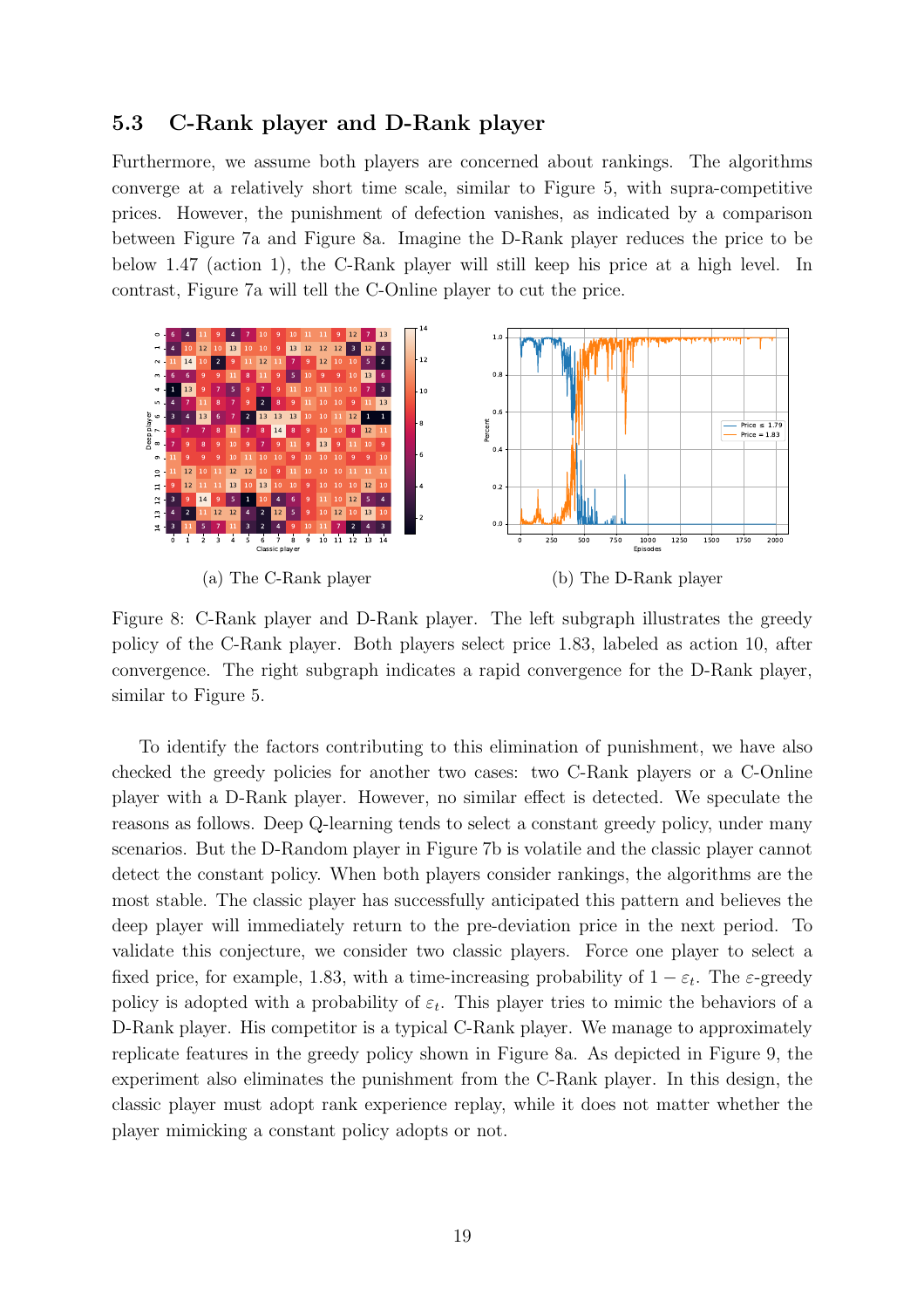<span id="page-19-2"></span>

Figure 9: Greedy policy for the C-Rank player, facing another classic player using a constant policy gradually. We set the constant policy as price 1.83 (action 10). This figure resembles Figure [8a](#page-18-0) in the sense that it eliminates the punishment for the defection of the constant player.

# <span id="page-19-1"></span>6 Robustness

There are numerous hyper-parameters and combinations. To ease the exposition, we only consider one factor each time and fix most others as given under the baseline setting.

### <span id="page-19-0"></span>6.1 Asymmetric firms

Asymmetry reduces the average profit gain [\(Calvano et al., 2020](#page-23-2)). Moreover, another concern is that the interaction between asymmetry and rank experience replay. We focus on the cost asymmetry, reported in Table [2.](#page-20-1) D-Random algorithms still perfectly inhibit the algorithmic collusion and obtain the closest price pair to the Bertrand equilibrium. Similar to [Calvano et al. \(2020\)](#page-23-2), the collusion under C-Online algorithms is reduced only by a limited extent. Remarkably, Table [2](#page-20-1) discloses the mechanism and a drawback of rank experience replay. For both C-Rank and D-Rank algorithms, the more efficient firm, Player 2 with a lower marginal cost, always charges a higher price than the less efficient rival. This pattern is distinct from all other algorithms and theoretical prices. In a twoagent setting, rank experience replay makes competitors concentrate on the borderline where rewards are the closest to each other and they could achieve similar rankings, if possible. Price pairs (1.55, 1.60) and (1.65, 1.75) are located near the borderline. The C-Rank algorithm traps at a lower price pair, compared with the D-Rank case. Trajectories of D-Rank algorithms show that the prices are not moving monotonically. They raise and drop for several turns, while the lower bound is increasing and fixes at the long-run prices after convergence. It reflects the tight games between two players with relative profits in mind. Besides, since theoretical prices in Table [2](#page-20-1) enlarge the action space, it also verifies the robustness of action spaces.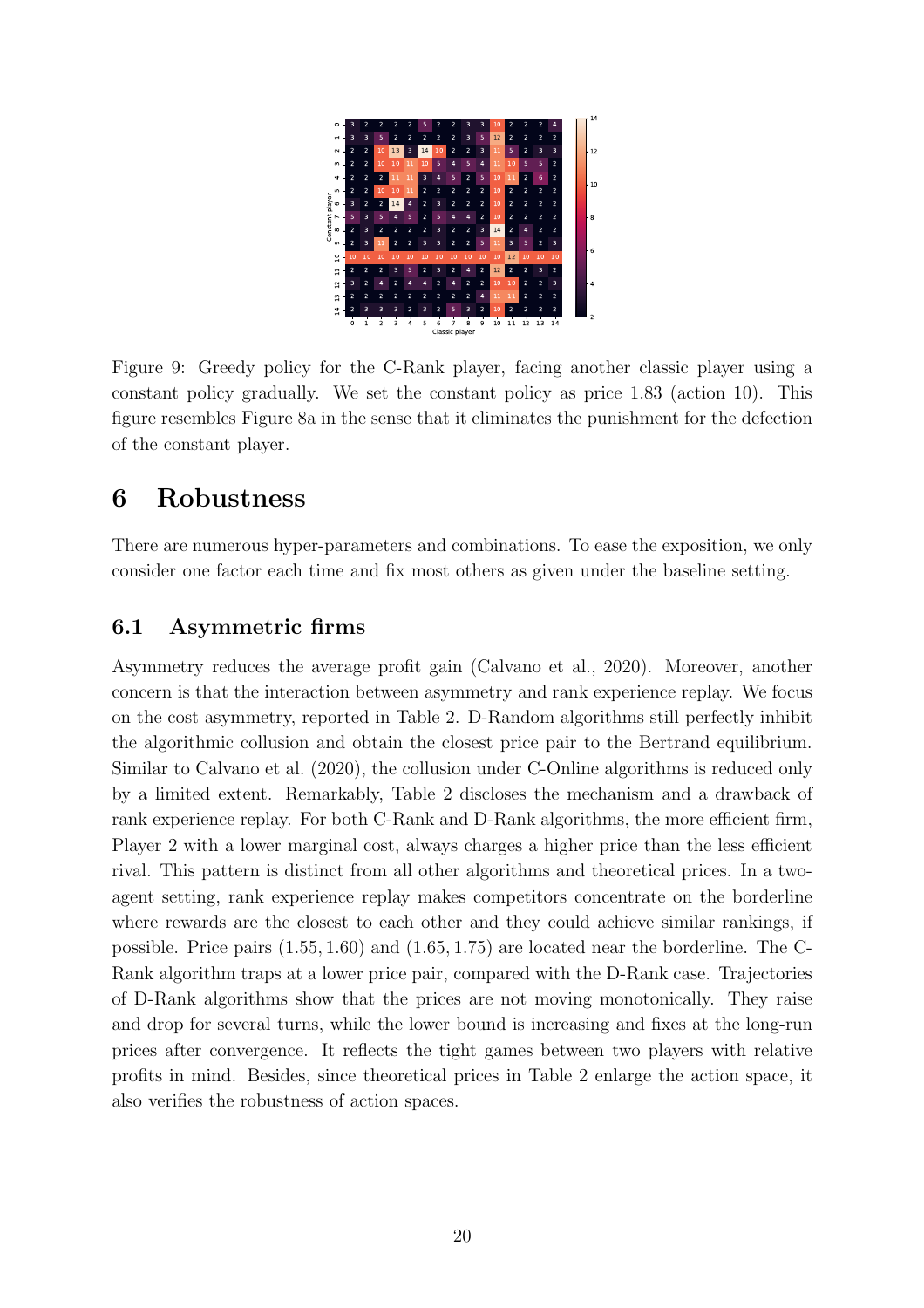<span id="page-20-1"></span>

|                         |       |                                     |      | Strategy Bertrand Monopoly C-Online C-Rank D-Random D-Rank |      |
|-------------------------|-------|-------------------------------------|------|------------------------------------------------------------|------|
| Player $1 \qquad 1.372$ | 2.198 | $1.95 \rightleftarrows 1.70$ $1.55$ |      | 1.40                                                       | 1.65 |
| Player $2 \qquad 1.204$ | 1.698 | 1.70                                | 1.60 | -1.25                                                      | 1.75 |

Table 2: Cost asymmetry. The marginal cost for Player 2 changes to 0.5. Action space is enlarged as  $\{1.15, 1.20, \ldots, 2.30, 2.35\}$  for both players. Other parameters are the same as in the baseline setting. The first two columns are theoretical prices.

### <span id="page-20-0"></span>6.2 Q-networks

Designing neural networks usually needs expertise and careful tuning. There are many choices that might look arbitrary, including depth (the number of hidden layers), width (the number of neurons in each layer), activation functions, and other techniques embracing dropout, layer normalization, etc. It is impossible to test all the designs. Although the universal approximation result [\(Cybenko](#page-23-10), [1989\)](#page-23-10) guarantees sufficiency even with a single hidden layer, one conventional wisdom, yet debatable, is that a deeper network is better than a wider one [\(Eldan and Shamir](#page-23-11), [2016](#page-23-11)). Since our baseline model only has one hidden layer, a natural concern is whether more hidden layers could discover the collusive strategies. We have tested a deeper network with 10 hidden layers and a smaller width  $(h = 16)$ . The long-run prices do not show any significant difference with the Bertrand equilibrium achieved. Moreover, the greedy policies remain constant for both players.

Another concern is the bias term  $v_2$  in the last layer. Some works may not use the final bias term [\(Fan et al., 2020](#page-23-5)). If it is activated, the initialization of weights should be done carefully [\(Karpathy](#page-24-14), [2019\)](#page-24-14). As explained previously, if the last bias term is adopted, then it is easy to follow the initialization in [Calvano et al. \(2020](#page-23-2)). Otherwise, the inverse problem of finding the exact network weights for given greedy policies is nontrivial. The last bias term uniformly shifts the Q-value functions regardless of the states. If the vector  $v_2$  is larger than the first term in  $(3.1)$  by several orders of magnitude, then the greedy policy is more likely to be constant. However, even when we fix  $v_2 = 0$ , the network still produces constant greedy policies. Another important observation is, after many iterations, the algorithm usually learns the term  $v_2$  only, while fixing other weights unchanged. It stabilizes the training progression, while it may also restrict the structures [of Q-value fu](#page-24-11)nctions. Nevertheless, it is chosen by the algorithm automatically.

Mellgren [\(2020](#page-24-11)) reported that double deep Q-learning also cannot learn to punish defections. In contrast, [Hettich \(2021\)](#page-24-12) managed to learn a reward-punishment scheme with an average reward formulation. However, Hettich  $(2021)$  adopted many different designs, compared with this paper and [Mellgren \(2020](#page-24-11)). It is then left open to find which factor is crucial for the reward-punishment mechanism.

#### 6.3 Learning rate

Learning rate is an important hyper-parameter. For classic Q-learning, we adopt the same value as in [Calvano et al. \(2020\)](#page-23-2). For deep Q-learning, we use the default value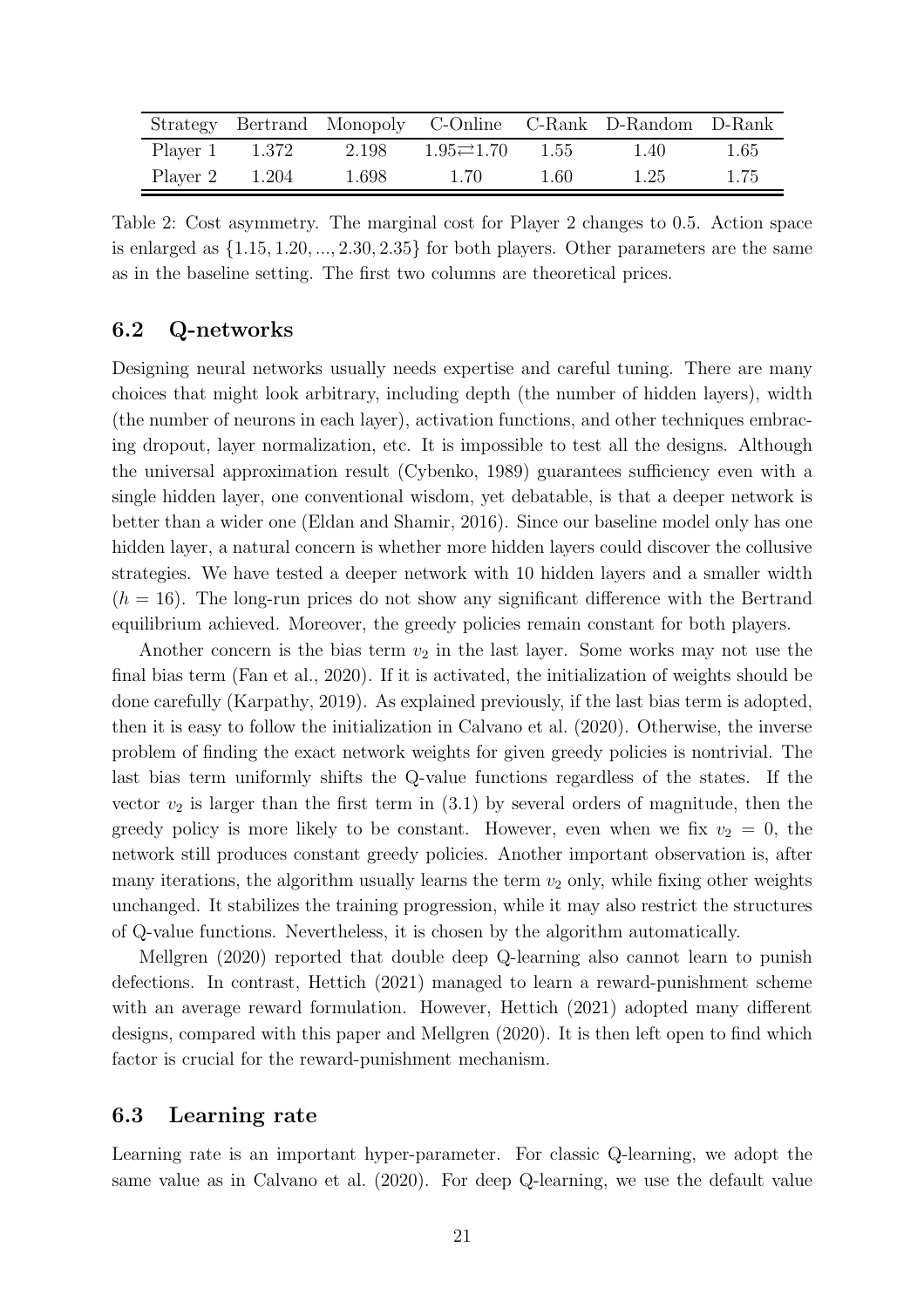<span id="page-21-1"></span>

| Learning rate | $10^{-3}$                                                    | $10^{-4}$ | $10^{-5}$ | $10^{-6}$ $10^{-7}$ |  |
|---------------|--------------------------------------------------------------|-----------|-----------|---------------------|--|
| D-Random      | $(1.51, 1.49)^*$ $(1.51, 1.55)$ $(1.63, 1.59)$ $1.67$ $1.59$ |           |           |                     |  |
| D-Rank        | 1.75                                                         | 1.83      | 1.67      | 1.67 1.59           |  |

Table 3: Long-run prices under different learning rates. Prices in parentheses are for Player 1 and 2 respectively. For simplicity, only one value is reported if both players select the same price. The marked cell for D-Random algorithm with  $10^{-3}$  gives the average values, since each player selects two prices. For other cells, each player charges one price only.

0.01 for the RMSprop optimizer in PyTorch. For robustness check, Table [3](#page-21-1) provides the deep Q-learning results with different learning rates. A smaller learning rate makes the training more stable but also much slower. Indeed, the algorithms only select one or two prices, in contrast to Table [1.](#page-11-0)  $10^{-3}$  and  $10^{-4}$  perform better than the default value.  $10^{-7}$ is too small for the training and greedy policies are the initial ones. We observe that, at first, decreasing learning rate makes the D-Random algorithm obtain higher prices. Players' policies change slower and it prevents random experience replay from destroying the coordination. The highest price obtained by the D-Random algorithm is 1.67, under the learning rate 10<sup>−</sup><sup>6</sup> . However, it is still much lower than the supra-competitive price (1.78) obtained in [Calvano et al. \(2020\)](#page-23-2). More importantly, the D-Random algorithm with a learning rate  $10^{-6}$  is sensitive to the Q-matrix initialization. Long-run prices are close to the initial choices, no matter high or low.

#### 6.4 Memory buffer sizes and mini-batch sizes

Experi[ence replay introduces a new hyper-parameter, memory buffer size.](#page-25-4) Zhang and Sutton [\(2017\)](#page-25-4) provides an empirical study on the importance of buffer size and finds it is task-dependent. Both a small and a large buffer size can hurt the training process. We have also considered a large one as  $2 \times 10^5$ . Deep Q-learning with random or rank experience replay tends to be robust. Algorithms with a large or a moderate size do not exhibit significant differences in the results.

On the other hand, the effect of mini-batch sizes has been mentioned concretely in online experience replay. Similarly, for random experience replay, a smaller mini-batch size like eight also makes the training progression volatile. However, the long-run prices still fluctuate near the Bertrand equilibrium.

#### <span id="page-21-0"></span>6.5 Initialization

In the baseline setting, the Q-matrix is initialized under the assumption that one agent's opponents initially select any actions uniformly at random [\(Calvano et](#page-23-2) al., [2020\)](#page-23-2), regardless of the state. The greedy policy under this specification is constant. It consistently charges a price of 1.59 (action 4) for any state. However, it is debatable on which initialization is optimal or truly non-informative. Therefore, we conduct a robustness check on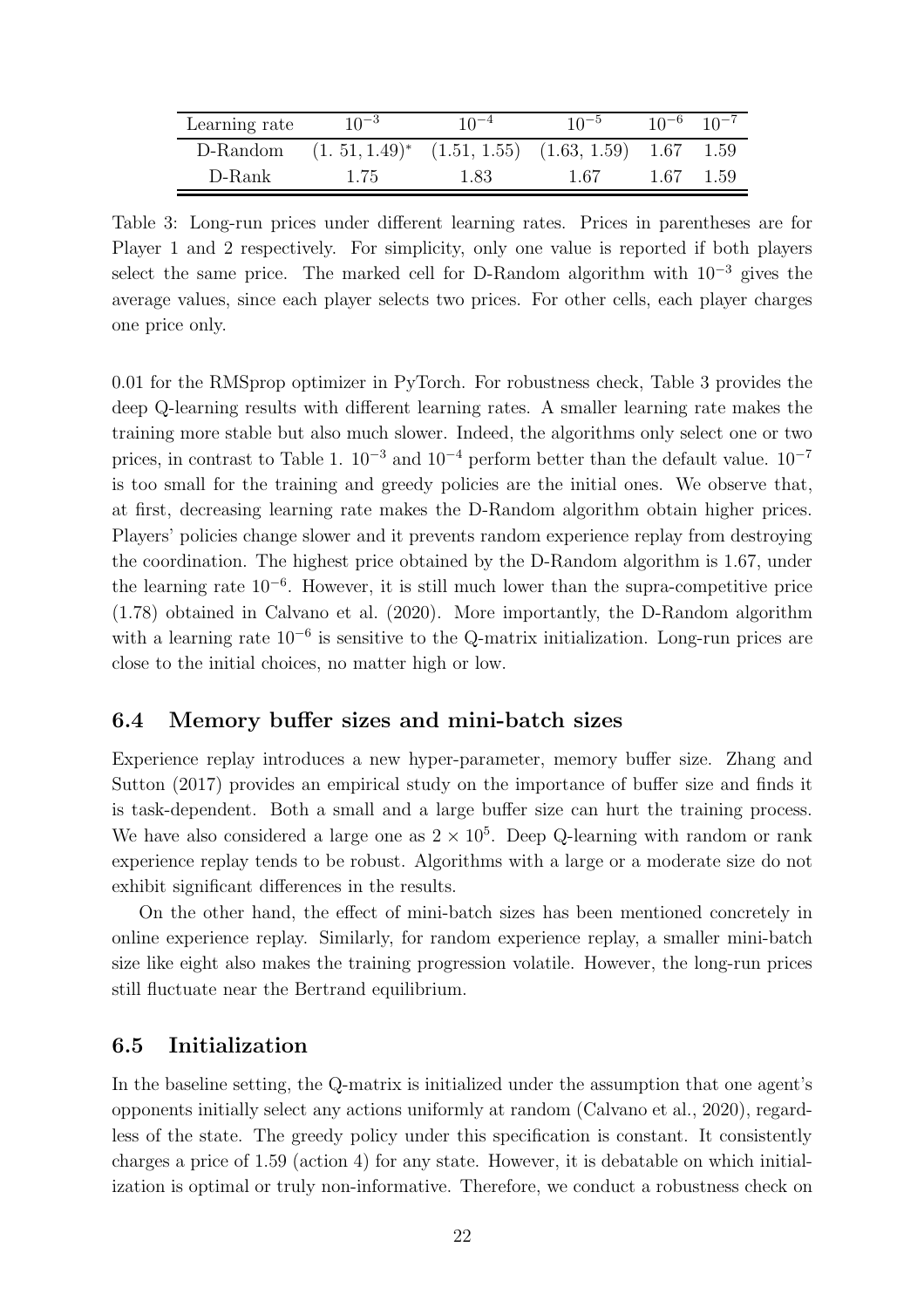<span id="page-22-1"></span>

|  |  |  |  | several initialization methods. |
|--|--|--|--|---------------------------------|
|--|--|--|--|---------------------------------|

| Initialization | Baseline | $Q=0$    | Random                  | $Q = 19$          | Topmost  |
|----------------|----------|----------|-------------------------|-------------------|----------|
| D-Random       | Bertrand | Bertrand | Bertrand                | Bertrand Bertrand |          |
| D-Rank         | High     | High     | High                    | High              | High     |
| C-Rank         | High     |          | Upper bound Upper bound | High              | Volatile |

Table 4: Convergence results under different initialization. The action space is enlarged to {1.43, 1.47, ..., 2.15, 2.19} with 20 actions, equally spaced with step size 0.04. The upper bound is significantly higher than the monopoly price.

Table [4](#page-22-1) considers five methods. The first method, baseline, is from [Calvano et al.](#page-23-2) [\(2020](#page-23-2), [Equation 8\). The second sets the Q-matrix as zero.](#page-25-4) [Sutton \(1996](#page-25-5)[\);](#page-25-4) Zhang and Sutton [\(2017](#page-25-4)) documented that zero initial Q-values encourage exploration. The third random method is implemented differently for the classic and deep setting. Classic algorithms uniformly sample Q-matrix entries from [0, 1), while deep ones initialize Q-network weights randomly. The fourth method sets a large constant for the Q-matrix. The last method called "topmost" sets the Q-matrix to be zero, except that entries for the highest price are a large constant. Therefore, the initial greedy policy selects the highest price.

Deep players with random or rank experience replay are robust to all the initialization methods. "Bertrand" refers to the convergence close to the competitive price 1.47. "High" means prices are supra-competitive. In particular, D-Random algorithms still converge to the Bertrand equilibrium when the initial policies select the highest price.

C-Rank algorithms are sensitive to Q-matrix initialization. "Upper bound" means the algorithms simply converge to the highest feasible values, even above the monopoly prices. "Volatile" represents the algorithms converge to long circles with both low and high prices presented. Distinct from deep Q-learning, C-Rank algorithms tend to be trapped by the priori information given in the initialization. For example, neighbor cells in the greedy policies can have very distinct values after convergence. Classic Q-learning has already demonstrated strong temporal correlations. Rank experience replay further increases the frequencies of tuples with higher prices than competitors. Therefore, C-Rank algorithms might be prone to get stuck in poor local maxima or even diverge.

### <span id="page-22-0"></span>7 Conclusions

This paper utilizes an experimental approach to understand algorithmic collusion. A crucial open question is theoretical guarantees on the convergence to collusive or competitive strategies and the convergence rates under a multi-agent setting. Another problem left for future research is that fully-connected neural networks consistently learn constant greedy policies. However, the rationality is currently unclear. More efforts are needed in exploring other architectures of deep networks. Finally, the experiment assumes a relatively simplified economic environment. One direction is to consider more realistic settings or create innovative approaches to study the topic with empirical data.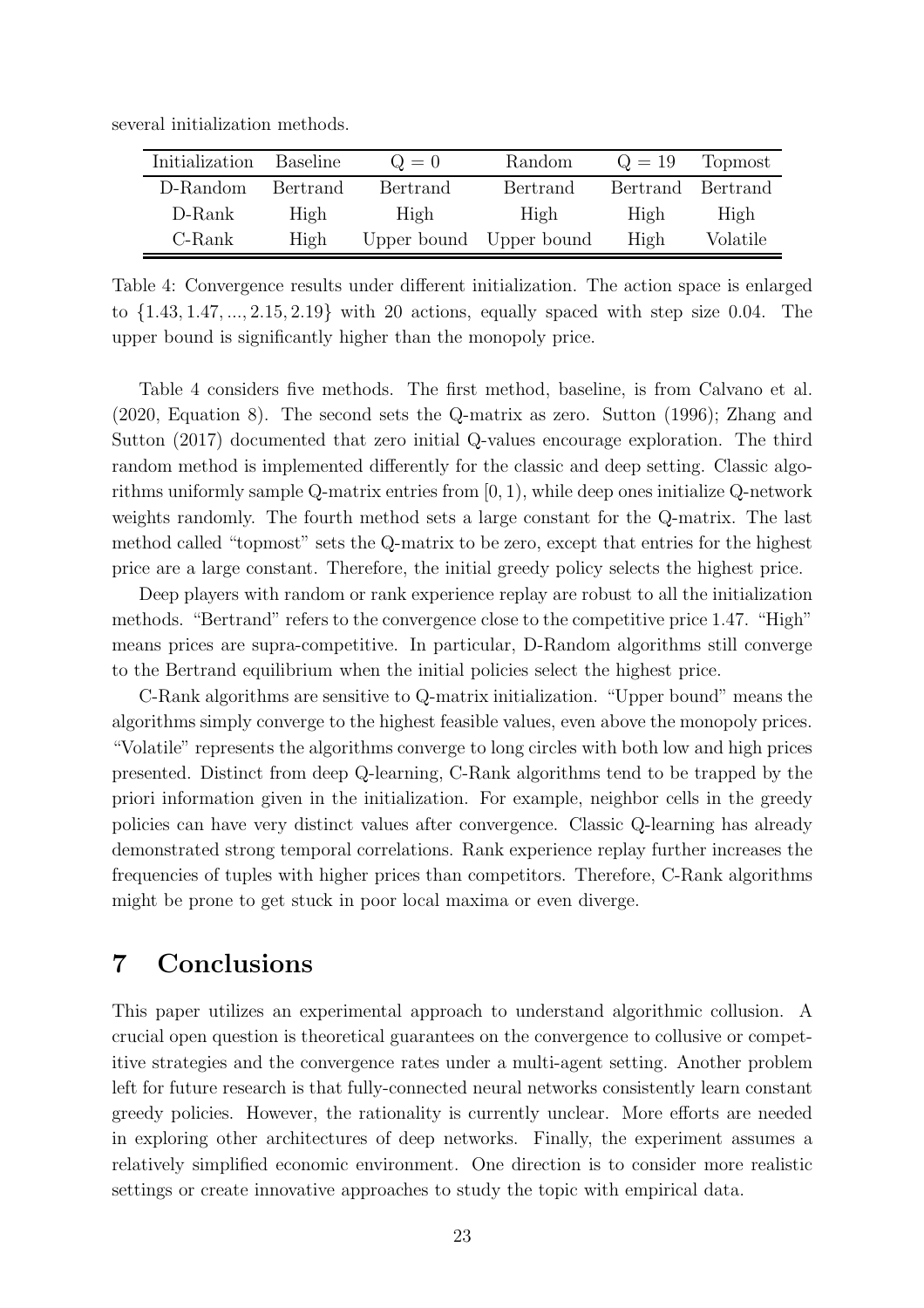## References

- <span id="page-23-3"></span>Assad, S., Clark, R., Ershov, D., and Xu, L. (2020). Algorithmic pricing and competition: Empirical evidence from the German retail gasoline market. *Working Paper*. <https://ssrn.com/abstract=3682021>.
- <span id="page-23-7"></span>Bizjak, J., Kalpathy, S. L., Li, Z. F., and Young, B. (2016). The role of peer firm selection in explicit relative performance awards. *Working Paper*. <https://ssrn.com/abstract=2833309>.
- <span id="page-23-4"></span>Calvano, E., Calzolari, G., Denicolò, V., Harrington, J. E., and Pastorello, S. (2020). Protecting consumers from collusive prices due to AI. *Science*, *370* (6520), 1040–1042.
- <span id="page-23-2"></span>Calvano, E., Calzolari, G., Denicolò, V., and Pastorello, S. (2020). Artificial intelligence, algorithmic pricing, and collusion. *American Economic Review*, *110* (10), 3267–97.
- <span id="page-23-6"></span>Casas-Arce, P. and Martinez-Jerez, F. A. (2009). Relative performance compensation, contests, and dynamic incentives. *Management Science*, *55* (8), 1306–1320.
- <span id="page-23-10"></span>Cybenko, G. (1989). Approximation by superpositions of a sigmoidal function. *Mathematics of Control, Signals and Systems*, *2* (4), 303–314.
- <span id="page-23-11"></span>Eldan, R. and Shamir, O. (2016). The power of depth for feedforward neural networks. In Feldman, V., Rakhlin, A., and Shamir, O. (Eds.), *Proceedings of the 29th Conference on Learning Theory*, volume 49, (pp. 907–940).
- <span id="page-23-1"></span>Ezrachi, A. and Stucke, M. E. (2016). *Virtual competition*. Oxford University Press.
- <span id="page-23-5"></span>Fan, J., Wang, Z., Xie, Y., and Yang, Z. (2020). A theoretical analysis of deep q-learning. In Bayen, A. M., Jadbabaie, A., Pappas, G. J., Parrilo, P. A., Recht, B., Tomlin, C. J., and Zeilinger, M. N. (Eds.), *Proceedings of the 2nd Annual Conference on Learning for Dynamics and Control*, volume 120, (pp. 486–489).
- <span id="page-23-0"></span>Fisher, M., Gallino, S., and Li, J. (2018). Competition-based dynamic pricing in online retailing: A methodology validated with field experiments. *Management Science*, *64* (6), 2496–2514.
- <span id="page-23-9"></span>Foerster, J., Nardelli, N., Farquhar, G., Afouras, T., Torr, P. H. S., Kohli, P., and Whiteson, S. (2017). Stabilising experience replay for deep multi-agent reinforcement learning. In Precup, D. and Teh, Y. W. (Eds.), *Proceedings of the 34th International Conference on Machine Learning*, volume 70, (pp. 1146–1155).
- <span id="page-23-8"></span>Foerster, J. N., Assael, Y. M., de Freitas, N., and Whiteson, S. (2016). Learning to communicate with deep multi-agent reinforcement learning. In Lee, D. D., Sugiyama, M., von Luxburg, U., Guyon, I., and Garnett, R. (Eds.), *Advances in Neural Information Processing Systems 29*, (pp. 2137–2145).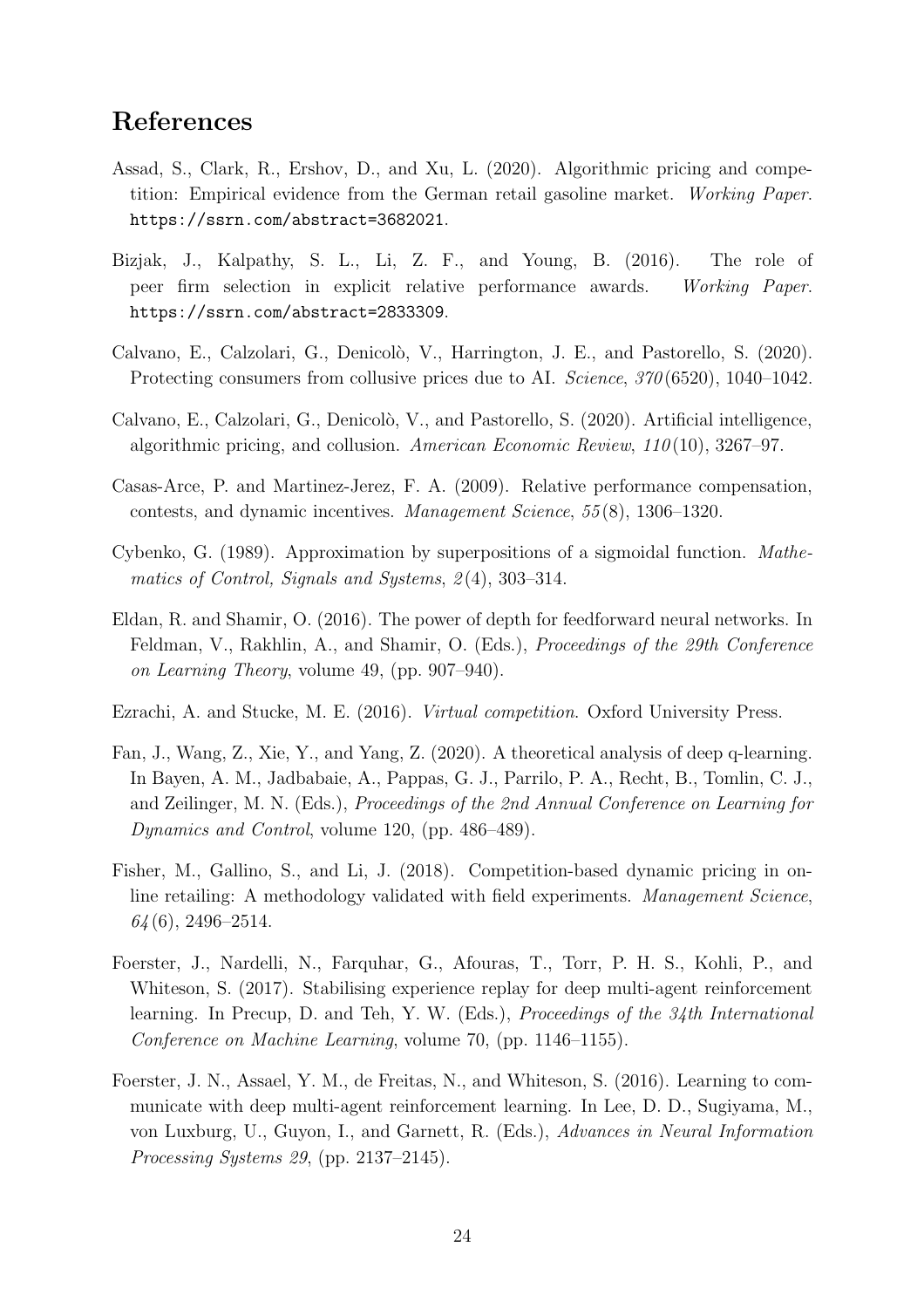- <span id="page-24-1"></span>Hansen, K., Misra, K., and Pai, M. (2020). Algorithmic collusion: Supra-competitive prices via independent algorithms. *Marketing Science*.
- <span id="page-24-8"></span>Hao, S., Jin, Q., and Zhang, G. (2011). Relative firm profitability and stock return sensitivity to industry-level news. *The Accounting Review*, *86* (4), 1321–1347.
- <span id="page-24-9"></span>Hastie, T., Tibshirani, R., and Friedman, J. (2009). *The elements of statistical learning: Data mining, inference, and prediction*. Springer.
- <span id="page-24-12"></span>Hettich, M. (2021). Algorithmic collusion: Insights from deep learning. *Working Paper*. <https://ssrn.com/abstract=3785966>.
- <span id="page-24-10"></span>Johnson, J., Rhodes, A., and Wildenbeest, M. R. (2020). Platform design when sellers use pricing algorithms. *Working Paper*. <https://ssrn.com/abstract=3753903>.
- <span id="page-24-14"></span>Karpathy, A. (2019). A recipe for training neural networks. <https://karpathy.github.io/2019/04/25/recipe/>.
- <span id="page-24-2"></span>Klein, T. (2019). Autonomous algorithmic collusion: Q-learning under sequential pricing. *Working Paper*. <https://ssrn.com/abstract=3195812>.
- <span id="page-24-3"></span>Kokkoris, I. (2020). A few reflections on the recent caselaw on algorithmic collusion. *Working Paper*. <https://ssrn.com/abstract=3665966>.
- <span id="page-24-7"></span>Lazear, E. P. and Rosen, S. (1981). Rank-order tournaments as optimum labor contracts. *Journal of Political Economy*, *89* (5), 841–864.
- <span id="page-24-13"></span>Leibo, J. Z., Zambaldi, V. F., Lanctot, M., Marecki, J., and Graepel, T. (2017). Multiagent reinforcement learning in sequential social dilemmas. In Larson, K., Winikoff, M., Das, S., and Durfee, E. H. (Eds.), *Proceedings of the 16th Conference on Autonomous Agents and MultiAgent Systems*, (pp. 464–473).
- <span id="page-24-5"></span>Lin, L.-J. (1992). Self-improving reactive agents based on reinforcement learning, planning and teaching. *Machine Learning*, *8* (3-4), 293–321.
- <span id="page-24-11"></span>Mellgren, F. (2020). Tacit collusion with deep multi-agent reinforcement learning. *Master Thesis, Stockholm School of Economics*.
- <span id="page-24-0"></span>Miklós-Thal, J. and Tucker, C. (2019). Collusion by algorithm: Does better demand prediction facilitate coordination between sellers? *Management Science*, *65* (4), 1552– 1561.
- <span id="page-24-4"></span>Mnih, V., Kavukcuoglu, K., Silver, D., Rusu, A. A., Veness, J., Bellemare, M. G., Graves, A., Riedmiller, M., Fidjeland, A. K., Ostrovski, G., et al. (2015). Human-level control through deep reinforcement learning. *Nature*, *518* (7540), 529–533.
- <span id="page-24-6"></span>Schaul, T., Quan, J., Antonoglou, I., and Silver, D. (2016). Prioritized experience replay. In Bengio, Y. and LeCun, Y. (Eds.), *4th International Conference on Learning Representations*.